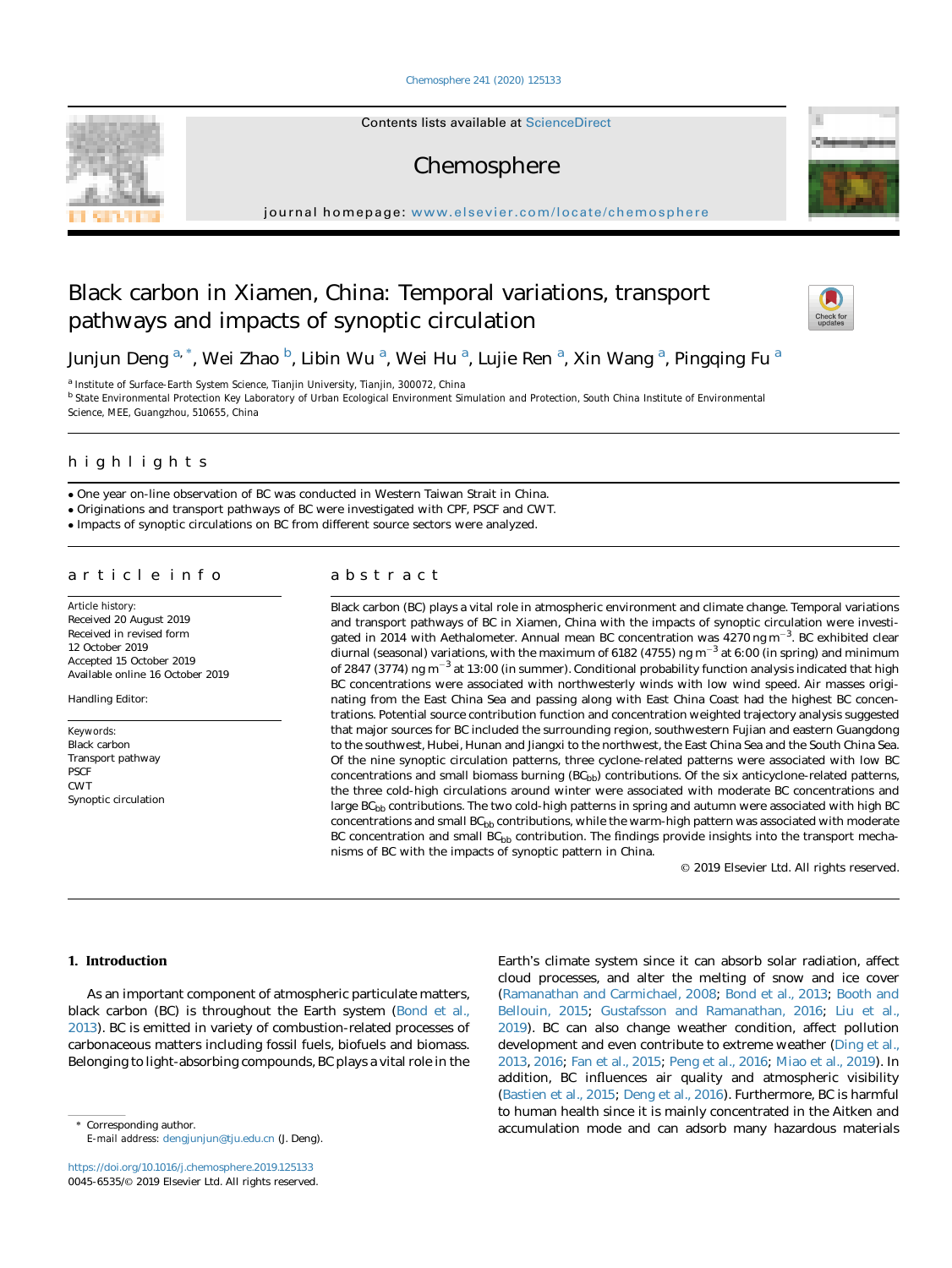<span id="page-1-0"></span>([Janssen et al., 2011](#page-10-0); [Nichols et al., 2013\)](#page-11-0). Therefore, observations of BC with high temporal and spatial resolution are essential to improve our understanding on spatiotemporal distributions, transport characteristics and influencing mechanisms of BC and update our knowledge on its impacts on global environment and climate change.

BC largely contributed to air pollution, weather modification and climate change in China, which is with the largest emission of BC in the world [\(Zhuang et al., 2010](#page-11-0); [Wang et al., 2012;](#page-11-0) [Andersson](#page-10-0) [et al., 2015](#page-10-0); [Huang et al., 2016\)](#page-10-0). During the past decade, field studies on temporal variations in BC concentration with high temporal resolution have been conducted in various regions in China including the Beijing-Tianjin-Hebei region (BTH) in North China, the Guanzhong Plain in Northwest China, the Yangtze River Delta region (YRD) in East China and the Pearl River Delta region (PRD) in South China [\(Cao et al., 2009](#page-10-0); [Wu et al., 2013](#page-11-0); [Zhuang et al., 2014](#page-11-0); [Shen et al., 2015](#page-11-0); [Liu et al., 2018](#page-10-0)). [Cao et al. \(2009\)](#page-10-0) conducted twoyear BC measurements with Aethalometer to examine temporal variations in BC in Xi'an in the Guangzhong Plain, and revealed a clear inverse relationship between BC and wind speed. Shallower mixed layer depths were also found during BC episodes. [Wu et al.](#page-11-0) [\(2013\)](#page-11-0) reported BC concentrations by Aethalometer and their variations on Yongxing Island in the South China Sea and at five continental sites in the PRD region in both rainy and dry seasons. [Liu](#page-10-0) [et al. \(2018\)](#page-10-0) measured BC concentration in Beijing during winter and analyzed the sources of BC during pollution episodes and clean days by Aethalometer. They found that BC was highly correlated with PM2.5 (particulate matters with aerodynamic diameter < 2.5  $\mu$ m), and its concentration ranged from 0.17  $\mu$ g m<sup>-3</sup> in clean days to  $35.33 \mu g m^{-3}$  in haze days. The widespread presence and large variability of BC call for BC observations with high spatiotemporal resolution. In addition to spatiotemporal variations in BC concentration, field study on regional originations and transport pathways of BC in China is becoming a hot issue in recent years ([Cheng et al., 2006](#page-10-0); [Cheng et al., 2010;](#page-10-0) [Guo et al., 2015](#page-10-0); [Wang](#page-11-0) [et al., 2015\)](#page-11-0). However, there is a lack of continuous study on BC in the Western Taiwan Strait region (WTS) in Southeast China, which is associated with better air quality comparing with other developed regions such as BTH, YRD and PRD because of the weaker emission and stronger diffusion. BC concentrations over background and remote regions with better air quality have been previously investigated. BC concentrations with their diurnal variations was analyzed at the Shangdianzi Global Atmosphere Watch (GAW) regional station ([Yan et al., 2008](#page-11-0)). Continuous measurements of BC concentration were performed at the background site Prelia in Lithuania to characterize the BC distribution over the East Baltic region [\(Bycenkiene et al., 2011\)](#page-10-0). [Zhu et al. \(2016\)](#page-11-0)

conducted BC measurements at Mt. Muztagh in the Western Tibetan Plateau to determine its seasonal variation, transport, and potential contribution source areas. Although with better air quality, WTS may be affected by air pollutants transported from the polluted regions under the impact of East Asian monsoon ([Chen](#page-10-0) [et al., 2013](#page-10-0); [Yan et al., 2016](#page-11-0); [Qiu et al., 2019](#page-11-0)). Therefore, it is essential to study on characteristics and regional transport of BC over WTS.

In the present study, continuous observations of BC in Xiamen in WTS were conducted. The objectives of this study are to characterize temporal variations in BC concentration and estimate the regional originations and potential transport pathways of BC. In particular, the impacts of synoptic circulation on BC emitted from different source sectors. The findings will improve our understanding on BC and its influencing mechanism in relatively clean region and provide scientific support to control BC pollution.

#### 2. Methodologies

## 2.1. Observation site

With a population of ~4 million, Xiamen in Southeast China's coast (Fig. 1) is one of the five special economic zones in China. [Qiu](#page-11-0) [et al. \(2019\)](#page-11-0) found that in 2014 the prevailing wind in Xiamen was southeasterly in spring, southeasterly and southwesterly in summer, and northeasterly in autumn and winter. According to 2014 Report on the State of the Environment in China (available at [http://](http://www.mee.gov.cn/hjzl/zghjzkgb/lnzghjzkgb) [www.mee.gov.cn/hjzl/zghjzkgb/lnzghjzkgb](http://www.mee.gov.cn/hjzl/zghjzkgb/lnzghjzkgb)), in 2014, air quality in Xiamen ranked the eighth among the 74 large cities in China. According to the spatial distribution of BC emission ([Li et al., 2017\)](#page-10-0), Xiamen does not belong to the "hot spot" region. However, BC emitted from the "hot spot" regions such as YRD to the north and PRD to the southwest would transport to Xiamen under certain synoptic patterns.

The observation site is located at the Institute of Urban Environment, Chinese Academy of Sciences (118°03'E, 24°36'N) in Xiamen ([Du et al., 2013;](#page-10-0) [Deng et al., 2016](#page-10-0)). The site is ~15 km northwest from the downtown Xiamen. There is no big industrial sources within 10 km radius around the site. Only several roads and construction sites are around the site. The observation instruments were installed on the roof of a building with a height of ~8 m.

#### 2.2. Instruments and measurements

One-year on-line observation of BC was carried out from Jan. 1 to Dec. 31 in 2014 by means of Aethalometer (AE31, Magee Scientific) with a  $PM_{2.5}$  cut-off inlet. Using continuous filtration through a



Fig. 1. (a) Location of Xiamen in China, with the spatial distribution of BC emission. The BC emission data are from the MIX inventory for 2010 [\(Li et al., 2017\)](#page-10-0). Frame 1, Frame 2 and Frame 3 represent BTH, YRD and PRD, respectively. (b) Location of the observation site in Xiamen.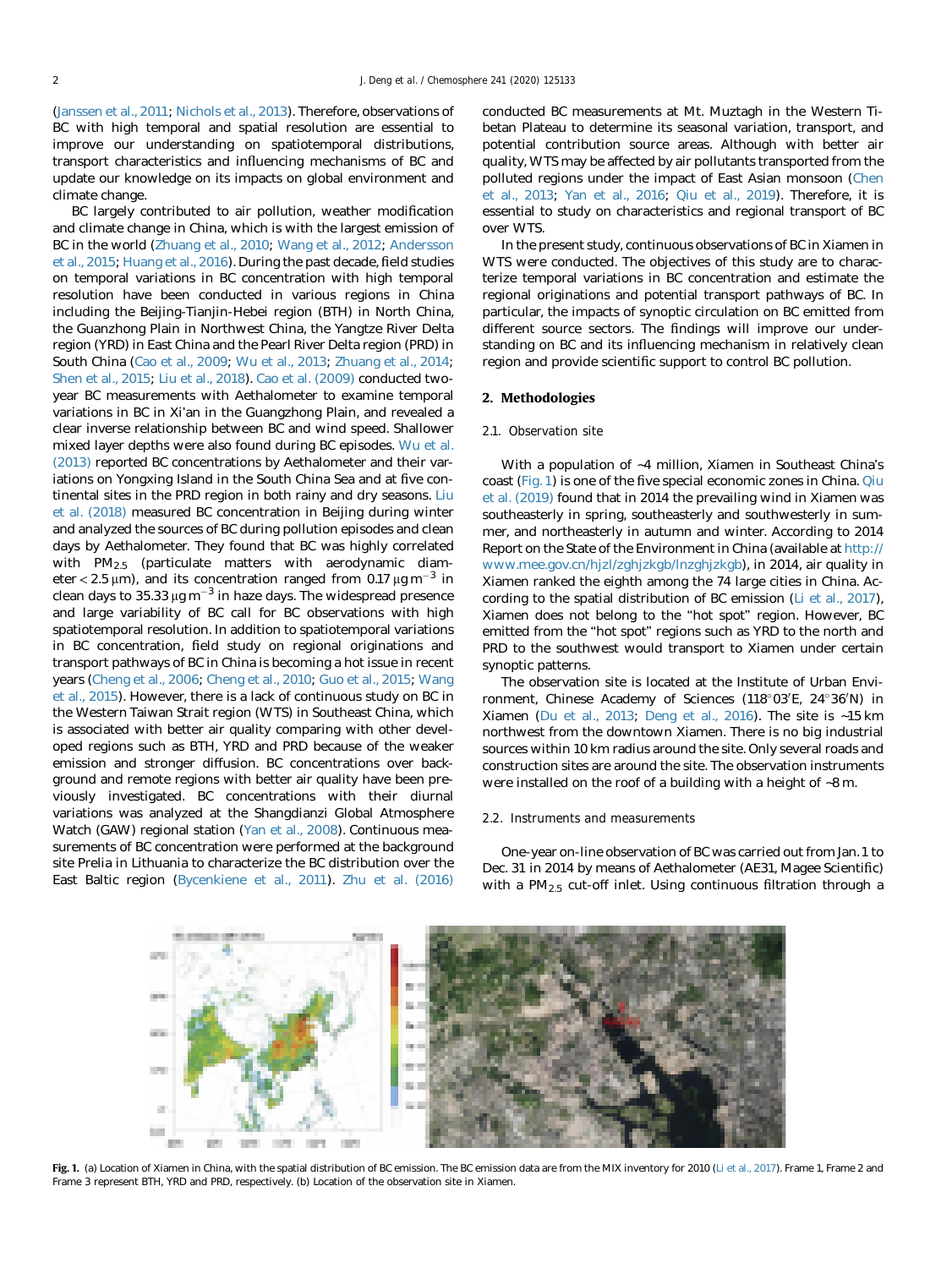quartz filter, Aethalometer estimates absorbance of light from LED lamps ([Hansen et al., 1984\)](#page-10-0). The Aethalometer measured light absorbance at seven wavelengths (370, 470, 520, 590, 660, 880 and 950 nm) at a flow rate of  $5 \text{ L} \text{ min}^{-1}$  and with a temporal resolution of 5 min. BC mass concentration was derived based on the light attenuation. BC measured at 880 nm is used to represent "true" ambient BC, since BC is the principal absorber of light at 880 nm and other light-absorbing organic compounds have negligible absorption ([Ganguly et al., 2005](#page-10-0)). Although filter-based light absorption technique adopted in the AE31 Aethalometer has been widely used, it suffers from uncertainties in measurements of BC loading, which arises from shadowing effects and multiple scattering effects [\(Bond et al., 1999;](#page-10-0) [Weingartner et al., 2003\)](#page-11-0). Therefore, methods derived by [Virkkula et al. \(2007\)](#page-11-0) were employed to correct BC concentration.

Mass concentration of  $PM<sub>2.5</sub>$  was synchronously measured by a Tapered Element Oscillating Microbalance (TEOM) sampler (RP1400, Thermo Fisher Scientific). Meteorological parameters, including wind speed/direction, temperature, pressure and precipitation, were automatically observed using the automatic weather station (MAWS301, Vaisala). Additionally, hourly convective planetary boundary layer height (PBLH) for 9:00-17:00 each day were estimated with the meteorological sounding data [\(http://](http://www.weather.uwyo.edu/upperair/sounding.html) [www.weather.uwyo.edu/upperair/sounding.html\)](http://www.weather.uwyo.edu/upperair/sounding.html) with the EPA AERMET model [\(Simpson et al., 2007](#page-11-0)) (Fig. S1).

## 2.3. Origination and transport pathways analysis

To identify the possible predominant directions of local sources relative to surface wind directions, the conditional probability function (CPF) ([Ashbaugh et al., 1985](#page-10-0)) was calculated by using BC concentrations coupled with wind speed/direction. The CPF is defined as:

$$
CPF_{\Delta\theta} = m_{\Delta\theta}/n_{\Delta\theta} \tag{1}
$$

where  $m_{\Delta\theta}$  is the number of occurrences from wind sector  $\Delta\theta$ where the concentration exceeds the threshold criterion and  $n_{\Delta\theta}$  is the total number of occurrence from the same wind sector. In this analysis, a threshold criterion of the upper 25% was chosen for BC concentrations ([Lupu and Maenhaut, 2002](#page-10-0); [Bari and Kindzierski,](#page-10-0) [2017](#page-10-0)).

Origins and long-range transport of air masses arriving at Xiamen were investigated by three-dimensional backward trajectories with the Hybrid Single Particle Lagrangian Integrated Trajectory (HYSPLIT) model [\(Stein et al., 2015](#page-11-0)). 120 h backward trajectories reaching 500 m were modeled every hour. The input meteorological data of the model were from the Global Data Assimilation System (GDAS) reanalysis dataset with a spatial resolution of 1° (latitude)  $\times$  1° (longitude) and a temporal resolution of 6 h (available at <ftp://arlftp.arlhq.noaa.gov/pub/archives/gdas1>). The outputs of the model were hourly trajectory endpoints indicating the geographical location and the height of the air parcel. The backward trajectories were used to trace the outflow regimes for air masses and to identify the potential origins to the observation site. Cluster analysis was then implemented to obtain trajectory clusters.

Potential source contribution function (PSCF) model was applied to identify the predominant source distributions for longrange transporting BC with the obtained hourly backward trajectories. PSCF is a widely used method to identify regional sources based on the HYSPLIT model ([Hopke et al., 1995](#page-10-0); [Bari et al., 2015;](#page-10-0) [Sun et al., 2017\)](#page-11-0). The zone of concern is divided into  $i \times j$  small equal grid cells. The PSCF value for the ijth cell is defined as follows:

$$
PSCF_{ij} = m_{ij}/n_{ij}
$$
 (2)

where  $n_{ii}$  is the total number of endpoints that fall in the ijth cell and  $m_{ii}$  is the number of endpoints for ijth cell that are associated with BC concentrations higher than an arbitrarily threshold criteria. Cells with high PSCF values are associated with the arrival of air masses with BC concentrations higher than the threshold. Therefore, these cells are the regions with high potential contributions to BC. In this analysis, the upper 25% of all the hourly concentration data was treated as the threshold ([Lupu and Maenhaut, 2002](#page-10-0); [Bari](#page-10-0) [and Kindzierski, 2017\)](#page-10-0). The PSCF values were calculated over a geographical domain  $(10^{\circ}-55^{\circ}$  N and  $80^{\circ}-140^{\circ}$  E) composing 10800 cells of 0.5 $\degree$  (latitude)  $\times$  0.5 $\degree$  (longitude).

Since cells can have the same PSCF value when concentrations are either slightly or much higher than the threshold, it is difficult for the PSCF model to distinguish moderate sources from strong ones. Therefore, the concentration-weighted trajectory (CWT) model was also performed to identify the originations and longrange transport of BC. In the CWT method, each cell is assigned a weighted concentration by averaging the sample concentrations that have associated trajectories that crossed the cell as follows ([Hsu et al., 2003\)](#page-10-0):

$$
C_{ij} = \frac{1}{\sum_{l=1}^{M} \tau_{ijl}} \sum_{l=1}^{M} C_l \tau_{ijl}
$$
 (3)

where  $C_{ij}$  is the average weighted concentration in the ijth cell, M is the total number of trajectories,  $C<sub>l</sub>$  is the BC concentration observed on arrival of trajectory l, and  $\tau_{\text{ii}}$  is the number of trajectory end points in the ijth cell associated with the  $C<sub>l</sub>$  sample. In general, a high value for  $C_{ii}$  implies that air parcels traveling over the ijth cell would be associated with high concentrations at the receptor site.

The PSCF and CWT values were multiplied with an arbitrary weighting function  $w_{ij}$  to minimize the uncertainty in cells with small  $n_{ij}$  values [\(Polissar et al., 1999](#page-11-0)).  $w_{ij}$  was defined as follows:

$$
\mathbf{w}_{ij} = \left\{ \begin{array}{ll} 1.00 & \mathbf{n}_{ij} > 3\mathbf{n}_{ave} \\ 0.70 & 1.5\mathbf{n}_{ave} < \mathbf{n}_{ij} \leq 3\mathbf{n}_{ave} \\ 0.42 & \mathbf{n}_{ave} < \mathbf{n}_{ij} \leq 1.5\mathbf{n}_{ave} \\ 0.05 & \mathbf{n}_{ij} \leq \mathbf{n}_{ave} \end{array} \right\}
$$
(4)

where  $n_{ave}$  was the average value of the endpoints per each cell.

## 2.4. Classification of synoptic circulation patterns

Synoptic circulations determine weather conditions such as wind speed/direction, precipitation, temperature and relative humidity. Therefore, synoptic circulation is crucial for transport, diffusion and deposition of air pollutants. Classification of synoptic circulations is often applied to categorize the impact of weather conditions on air pollutants and investigate the direct linkages between synoptic circulation and air quality ([Zhang et al., 2012,](#page-11-0) [2013,](#page-11-0) [2016;](#page-11-0) [Pope et al., 2015;](#page-11-0) [Zheng et al., 2015](#page-11-0); [Bei et al., 2016;](#page-10-0) [Liao](#page-10-0) [et al., 2017](#page-10-0)).

In this work, semi-objective method combining the subjective and objective methods ([Zhang et al., 2013\)](#page-11-0) were applied to classify synoptic-scale circulations during 2014. [Zheng et al. \(2013\)](#page-11-0) found that air quality in Xiamen was severely influenced by tropical cyclones. However, typhoons could not be identified well by the objective method due to their small size. Therefore, before the objective synoptic classification, two synoptic patterns associated with typhoon were subjectively classified by eyes: Typhoon I with the distance of the storm center to Xiamen less than 600 km, and Typhoon II with the distance of the storm center to Xiamen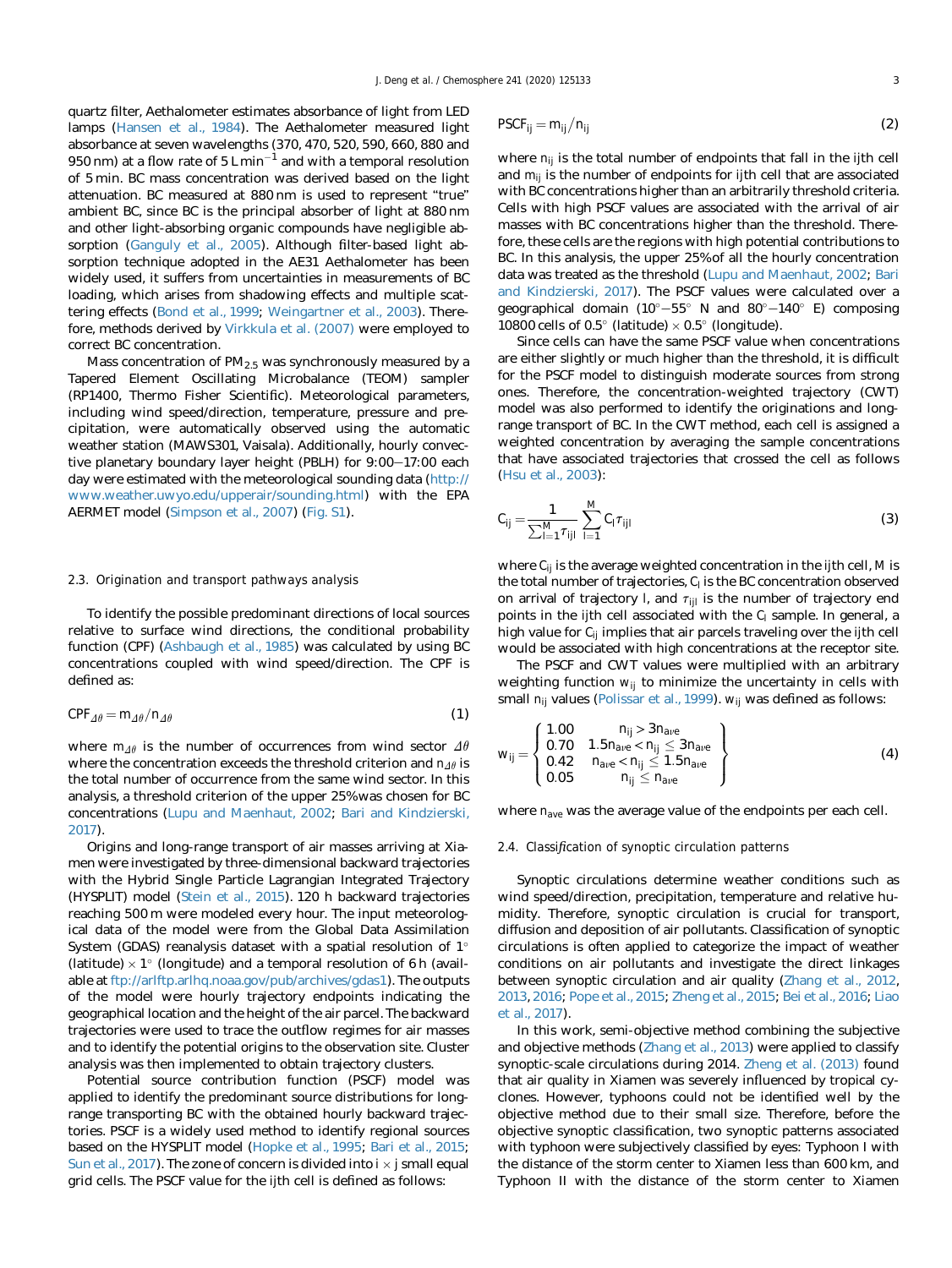between 600 and 1000 km.

Then, CKMEANS (k-means by dissimilar seeds) was adopted as the objective method, which is an optimization algorithm, based on the k-means clustering method [\(Philipp et al., 2010](#page-11-0)). In the CKMEANS classification, different from conventional k-means, a modified method was used for producing the dissimilar seeds for kmeans clustering ([Enke and Spekat, 1997](#page-10-0)). The objective classification was accomplished by utilizing Cost733class-1.2, which was a FORTRAN software package, including various methods for weather and circulation type classification ([Philipp et al., 2014\)](#page-11-0). Subjected to the objective recognition scheme, the 0000 UTC mean sea level pressure (MSLP) of the ERA-Interim reanalysis data [\(Dee et al.,](#page-10-0) [2011\)](#page-10-0) were used for the circulation typing calculation in this study. The data were with a grid resolution of  $0.75^{\circ} \times 0.75^{\circ}$ , covering the area between  $20^{\circ}$  and  $35^{\circ}$ N in latitude and between  $110^\circ$  and  $125^\circ$ E in longitude.

#### 3. Results and discussion

## 3.1. Overview of BC concentration

Fig. 2 presents the seasonal normalized frequency distributions of hourly mean BC concentration, which all followed lognormal patterns. Throughout the entire period, hourly mean mostly less than 20000 ng m $^{-3}$ . Over 70% and 94% of hourly BC concentrations were less than 5000 ng m $^{-3}$  and 10000 ng m $^{-3}$ , respectively. The maximum frequency of hourly BC concentration is 21.2% occurring in the range from 2000 to 3000 ng  $\mathrm{m}^{-3}$ , followed by the frequency 17.0% in the range of 3000–4000 ng  $m^{-3}$  and 16.6% in the range of  $1000-2000$  ng m<sup>-3</sup>. On a seasonal basis, the maximum frequencies of 22.6%, 21.1%, 22.2%, and 20.9% occurred at the ranges of 2000–3000 ng m $^{-3}$ , 1000–2000 ng m $^{-3}$ , 2000–3000 ng m $^{-3}$ , and  $2000-3000$  ng m<sup>-3</sup> in spring, summer, autumn, and winter, respectively. Percentage contribution of high hourly BC concentrations exceeding the annual mean were 43.1%, 34.8%, 41.6% and 34.4% in spring, summer, autumn and winter, respectively. Compared with other seasons, it is obvious that summer was the "BC trough" period with larger frequency of lower BC concentration while smaller frequency of higher BC concentration.

[Fig. 3](#page-4-0) shows the temporal variations of daily mean values of BC and  $PM_{2.5}$  concentrations,  $BC/PM_{2.5}$  fraction and meteorological variables such as PBLH, RH, wind speed/direction, temperature, pressure, and precipitation in Xiamen. Some observation data were

missing due to the instrument maintenance.

Daily mean BC concentrations ranged from 779 to 12748 ng m<sup>-3</sup>, and annual mean BC concentration was  $4270 \pm 1875$  ng m<sup>-3</sup> with >40% of the daily values exceeding the annual mean. The large temporal variability is closely related to variations in emission sources and meteorological conditions. The annual average BC/ PM2.5 fraction during 2014 was 11.9%, implying that BC was an important component in  $PM_{2.5}$  in Xiamen. The contribution of BC to PM2.5 in Xiamen was much higher than that in Shanghai (5.3%) ([Zha](#page-11-0) [et al., 2014\)](#page-11-0) and Xi'an (8.3%) ([Cao et al., 2009](#page-10-0)) in China and Anantapur (4.6%) [\(Reddy et al., 2012\)](#page-11-0) and Delhi (5.3%) [\(Tiwari et al., 2013\)](#page-11-0) in India, indicating the greater importance of light-absorbing aerosols and the different characteristics of aerosol pollution in the coastal city.

BC concentrations measured by Aethalometer in different locations around the world are summarized in [Table 1.](#page-4-0) BC concentration in Xiamen was mostly comparable or lower than that obtained in urban or suburban areas in China, such as Beijing [\(Liu](#page-10-0) [et al., 2018](#page-10-0)), Guangzhou [\(Wu et al., 2013\)](#page-11-0), Dongguan ([Wu et al.,](#page-11-0) [2013\)](#page-11-0), Nanjing [\(Zhuang et al., 2014\)](#page-11-0), Jiaxing ([Shen et al., 2015\)](#page-11-0), Xianghe ([Ran et al., 2016](#page-11-0)) and Xi'an [\(Cao et al., 2009](#page-10-0)). However, the level was higher than that in most rural, coastal and background areas in China, such as Shangdianzi [\(Yan et al., 2008\)](#page-11-0), Tongyu ([Cheng et al., 2010\)](#page-10-0) and Tibetan Plateau ([Zhu et al., 2016](#page-11-0)). Moreover, BC concentration in Xiamen was higher than that in the USA ([Watson and Chow, 2002](#page-11-0)), France [\(Healy et al., 2012\)](#page-10-0), Italy ([Mousavi et al., 2019\)](#page-11-0), UK [\(Reche et al., 2011](#page-11-0)), Lithuania ([Bycenkiene](#page-10-0) [et al., 2011](#page-10-0)) and Athens ([Kalogridis et al., 2018\)](#page-10-0). Nevertheless, it was lower than that in India [\(Tiwari et al., 2013](#page-11-0); [Joshi et al., 2016](#page-10-0); [Vaishya et al., 2017](#page-11-0)) and Pakistan ([Husain et al., 2007](#page-10-0)) in South Asia that is one of the largest emission zones of BC in the world ([Fig. 1\)](#page-1-0).

#### 3.2. Temporal variations in BC concentration

Monthly and diurnal variations in BC concentration were depicted in [Fig. 4.](#page-5-0) The high concentrations during the campaign mainly occurred in  $5:00-7:00$  in August, while the low concentrations were mainly distributed in  $12:00-16:00$  in June-July. BC concentration exhibited a pronounced diurnal pattern. Increasing steadily before dawn, BC reached its peak at 6:00 in the early morning with a value of 6182 ng m<sup>-3</sup>. Then, it decreased gradually and reached the diurnal minimum value of 2847 ng m<sup>-3</sup> at 13:00 in the afternoon. The diurnal pattern of BC in Xiamen was similar with



Fig. 2. Frequency distributions of hourly mean BC concentration in Xiamen in 2014.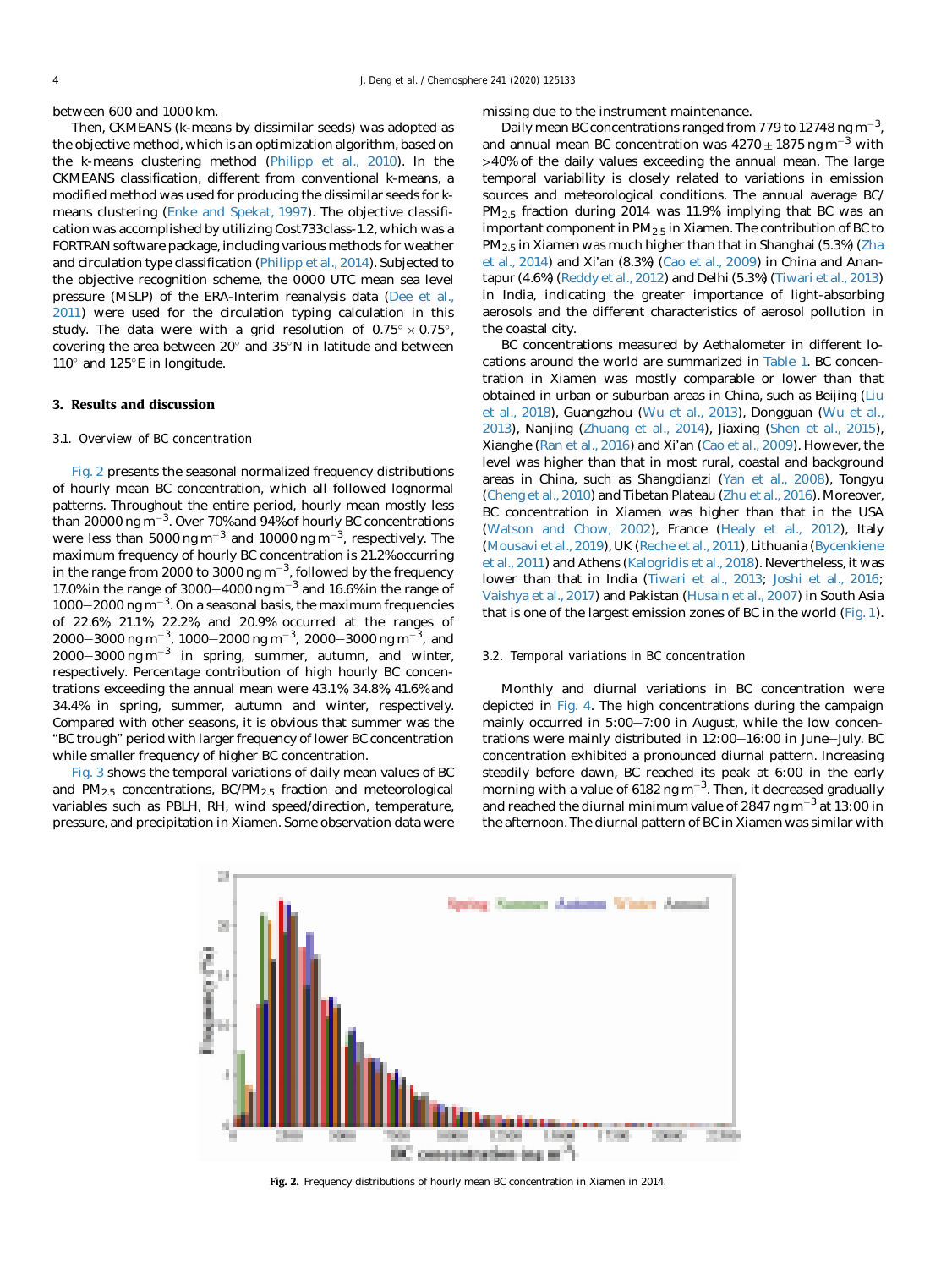<span id="page-4-0"></span>

Fig. 3. Time series of daily BC, PM2.5, BC/PM2.5 fraction, PBLH, RH, wind, temperature, pressure, and precipitation in Xiamen in 2014.

# Table 1 Comparisons of BC concentrations measured with Aethalometer at different locations.

 $\overline{a}$ 

j

| Observation site       | Site type  | Period             | Concentration                        | Reference                |
|------------------------|------------|--------------------|--------------------------------------|--------------------------|
| Xiamen, China          | Urban      | 2014               | $4270\,\mathrm{ng}\,\mathrm{m}^{-3}$ | This study               |
| Dongguan, China        | Suburban   | $2008.5 - 6$       | $4.86 \,\mathrm{\mu g\,m^{-3}}$      | Wu et al. (2013)         |
| Guangzhou, China       | Suburban   | $2008.5 - 6$       | $5.57 \,\mathrm{\mu g\,m^{-3}}$      | Wu et al. (2013)         |
|                        |            | 2008.12-2009.1     | $7.68 \,\mathrm{\mu g\,m^{-3}}$      |                          |
| Xi'an. China           | Suburban   | 2003.9-2005.8      | $14.7 \,\mathrm{\mu g\,m}^{-3}$      | Cao et al. (2009)        |
| Taicang, China         | Suburban   | $2005.5 - 6$       | $5.47 \,\mathrm{\mu g\,m}^{-3}$      | Zhou et al. (2009)       |
| Athens. Greece         | Suburban   | 2014.12-2015.3     | $2655$ ng m <sup>-3</sup>            | Kalogridis et al. (2018) |
| Bareggio, Italy        | Suburban   | $2017 - 2018$      | $2763$ ng m <sup>-3</sup>            | Mousavi et al. (2019)    |
| Pantnager, India       | Suburban   | $2009 - 2012$      | $5.5 \,\mathrm{\mu g\,m^{-3}}$       | Joshi et al. (2016)      |
| Beijing, China         | Urban      | 2015.12-2016.2     | $5.31 \,\mathrm{\mu g\,m^{-3}}$      | Liu et al. (2018)        |
| Shanghai, China        | Urban      | 2010               | $3.8 \,\mathrm{\mu g\,m^{-3}}$       | Feng et al. (2014)       |
|                        |            | 2011               | $3.3 \,\mathrm{\mu g\,m}^{-3}$       |                          |
| Shanghai, China        | Urban      | $2011.1 - 2012.1$  | 2.33 $\mu$ g m <sup>-3</sup>         | Zha et al. (2014)        |
| Nanjing, China         | Urban      | 2012               | $4157$ ng m <sup>-3</sup>            | Zhuang et al. (2014)     |
| Jiaxing, China         | Urban      | $2013.9 - 11$      | $5.1 \,\mathrm{\mu g\,m^{-3}}$       | Shen et al. (2015)       |
| Xianghe, China         | Urban      | $2014.4 - 2015.3$  | $4.93 \,\mathrm{\mu g\,m^{-3}}$      | Ran et al. (2016)        |
| Guangzhou, China       | Urban      | $2008.5 - 6$       | $8.86 \,\mathrm{\mu g\,m^{-3}}$      | Wu et al. (2013)         |
|                        |            | 2008.12-2009.1     | $20.21 \,\mathrm{\mu g\,m}^{-3}$     |                          |
| Fresno, USA            | Urban      | 2000               | $1.17 \,\mathrm{\mu g\,m}^{-3}$      | Watson and Chow (2002)   |
| Lahore, Pakistan       | Urban      | $2005.11 - 2006.1$ | $21.7 \,\mathrm{\mu g\,m}^{-3}$      | Husain et al. (2007)     |
| New Delhi. India       | Urban      | 2007               | $6.7\,\mu g\,m^{-3}$                 | Tiwari et al. (2013)     |
| Gorakhpur, India       | Urban      | 2013.8             | $8 - 28 \,\mathrm{\mu g\,m}^{-3}$    | Vaishya et al. (2017)    |
| London, UK             | Urban      | 2009               | $1.9 \,\mathrm{\mu g\,m}^{-3}$       | Reche et al. (2011)      |
| Paris, France          | Urban      | $2010.1 - 2$       | $1.66 \,\mathrm{\mu g\,m^{-3}}$      | Healy et al. $(2012)$    |
| Milan, Italy           | Urban      | $2017 - 2018$      | 1921 ng m <sup>-3</sup>              | Mousavi et al. (2019)    |
| Shangdianzi, China     | Rural      | $2003.4 - 2005.1$  | $2.12 \,\mathrm{\mu g\,m}^{-3}$      | Yan et al. (2008)        |
| Changping, China       | Rural      | $2005.6 - 7$       | $2.37 \,\mathrm{\mu g\,m}^{-3}$      | Zhou et al. (2009)       |
| Silinhot, China        | Rural      | 2005.4             | $2 \mu g m^{-3}$                     | Niu and Zhang (2010)     |
|                        |            | 2005.12            | 6.2 μg m <sup>-3</sup>               |                          |
| Tongyu, China          | Rural      | 2008               | $2.52 \,\mathrm{\mu g\,m^{-3}}$      | Cheng et al., 2010       |
| Xinken, China          | Rural      | 2008.12-2009.1     | $12.61 \,\mathrm{\mu g\,m}^{-3}$     | Wu et al. (2013)         |
| Hong Kong, China       | Coastal    | $2004.6 - 2005.5$  | 2.4 $\mu$ g m <sup>-3</sup>          | Cheng et al. (2006)      |
| Prelia. Lithuania      | Coastal    | 2008-2009          | $0.6 \,\mathrm{\mu g\,m}^{-3}$       | Bycenkiene et al. (2011) |
| Tibetan Plateau, China | Background | 2009.11-2010.9     | $133 \text{ ng m}^{-3}$              | Zhu et al. (2016)        |

that found in some other cities [\(Zhou et al., 2009](#page-11-0); [Zhuang et al.,](#page-11-0) [2014;](#page-11-0) [Joshi et al., 2016](#page-10-0)). Such diurnal cycles reflect the combined

effect of the dial BC emission trends, variation in surface meteorology and the associated boundary layer dynamics ([Srivastava](#page-11-0)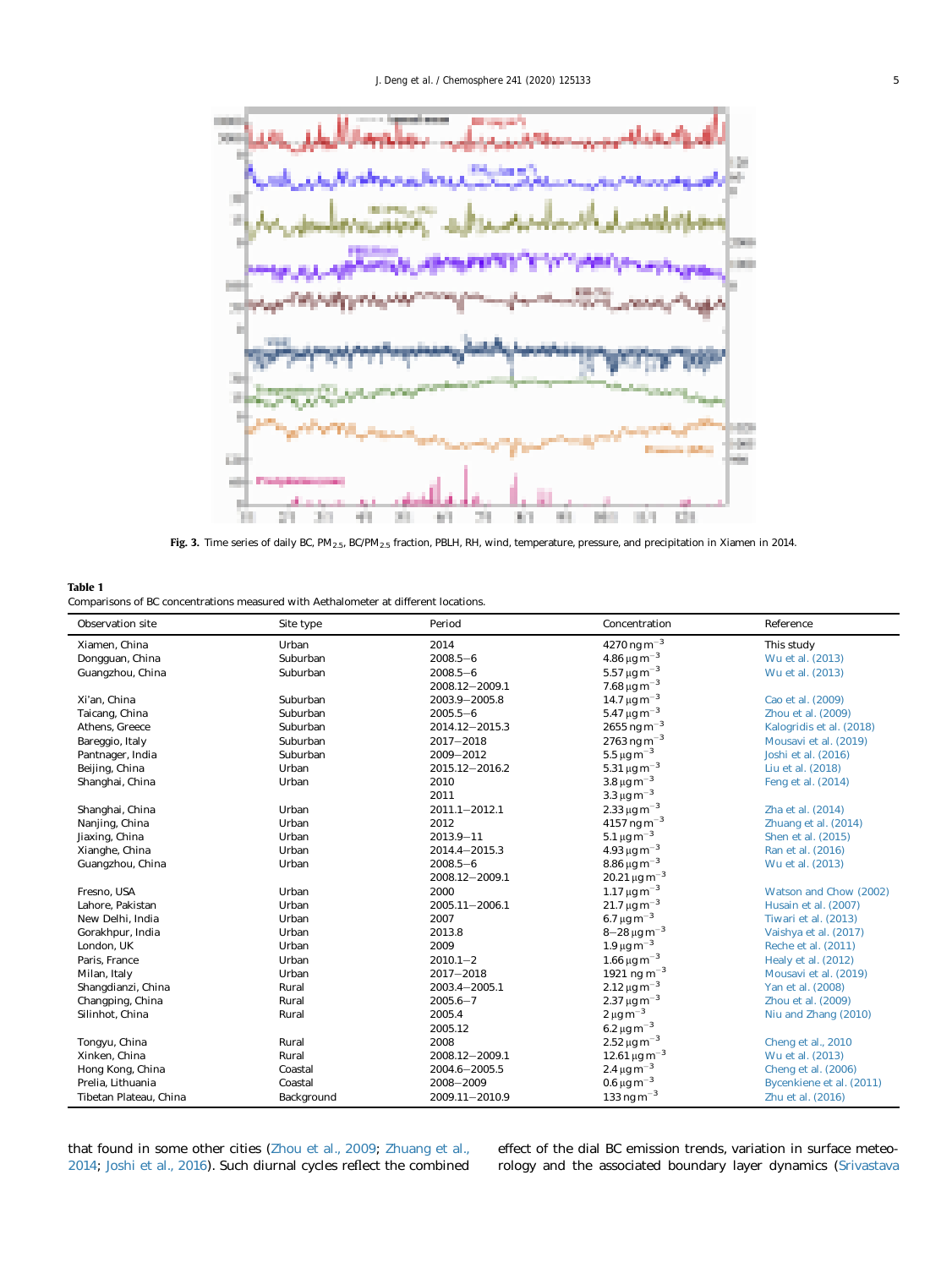<span id="page-5-0"></span>

Fig. 4. (a) Monthly and (b) diurnal variations in BC concentration in Xiamen in 2014.

[et al., 2012;](#page-11-0) [Tiwari et al., 2013;](#page-11-0) [Zhuang et al., 2014\)](#page-11-0). The early morning peak was mainly resulted from entrainment of BC from the nocturnal residual layer and morning anthropogenic activities such as the elevated vehicle emissions during the traffic rush hours. After the morning peak, the boundary layer gradually developed and surface temperature increased. As shown in Fig. S1a, the boundary layer was much higher at 17:00 than that in 9:00 by a factor of about three. This would enhance vertical/horizontal diffusion of pollutants and lead to the steady decrease in BC concentration. From the late afternoon to night, due to the decrease in boundary layer height and turbulent mixing, air pollutants including BC were accumulated in the lower surface layer, leading to relatively high BC concentration from midnight to early morning. Additionally, the sea-land breeze circulation around the coastal region might contribute to such diurnal variation. Land breeze from the continent at night brought in BC-rich continental air, and consequently improved the BC concentration. However, sea breeze in the daytime brought in marine air, which was rather free from BC since there were no sources of BC over the sea. This led to a remarkable decrease in BC concentration and it remained low during the sea-breeze regime [\(Babu and Moorthy, 2001\)](#page-10-0).

The highest monthly mean BC concentration was recorded in November  $(5179 \text{ ng m}^{-3})$  and the lowest was in February  $(2806 \text{ ng m}^{-3})$ . An evident variation on seasonal time scale in BC concentration was found with the mean concentrations showing a sequence in magnitude: spring (March-May  $4755 \text{ ng m}^{-3}$  > autumn (September-November 4466 ng m<sup>-3</sup>) > winter (December-January 4136 ng m<sup>-3</sup>) > summer (June-August 3774 ng m<sup>-3</sup>). The seasonal pattern of BC in Xiamen, namely low in summer and high in spring, autumn and winter, was similar to the state of other cities over China including Xi'an ([Cao et al., 2009](#page-10-0)), Nanjing ([Zhuang et al., 2014\)](#page-11-0), Hong Kong ([Cheng et al., 2006](#page-10-0)) and Tongyu [\(Cheng et al., 2010](#page-10-0)). Seasonal variations in BC concentration were also affected by both source emissions and meteorological conditions. Coal burning is China's largest energy source. In summer, temperature is overall high ([Fig. 3](#page-4-0)), and therefore the energy consumption from coal burning is lower than other seasons. According to [Li et al. \(2017\),](#page-10-0) anthropogenic BC emission from fossil fuel in China was lower in summer and higher in winter, which could lead to low BC loading in summer while high BC loading in winter. The lowest BC level in February might be due to the reduced emissions from traffic exhausts and domestic cooking or heating in local or the surrounding areas during the long traditional Chinese Holiday-Spring Festival. Besides anthropogenic emissions, meteorological parameters are important factors controlling the BC level. Meteorological conditions in summer including higher temperature, more rainfall and larger PBLH ([Fig. 3](#page-4-0) and Fig. S1b) are beneficial to diffusion and scavenging of air pollutants, contributing to the lower summertime BC concentration. Impacts of meteorological parameters including precipitation and wind on BC will be briefly discussed in Section [2](#page-1-0) in the supplementary materials. Additionally, under the control of summer monsoon, less air pollutants transporting from the polluted areas in northern and eastern China also resulted in the lower BC level. Impact of long-range transport on BC concentration will be discussed in Section 3.3.

# 3.3. Sources and transport pathways in relation to high BC concentrations

The CPF analysis result for BC concentration using the upper 25% thresholds  $(5481 \text{ ng m}^{-3})$  is depicted in [Fig. 5](#page-6-0). For local (shortrange) point source contributions, the CPF plot of BC indicates northwest, north and northeast as dominant directions. High BC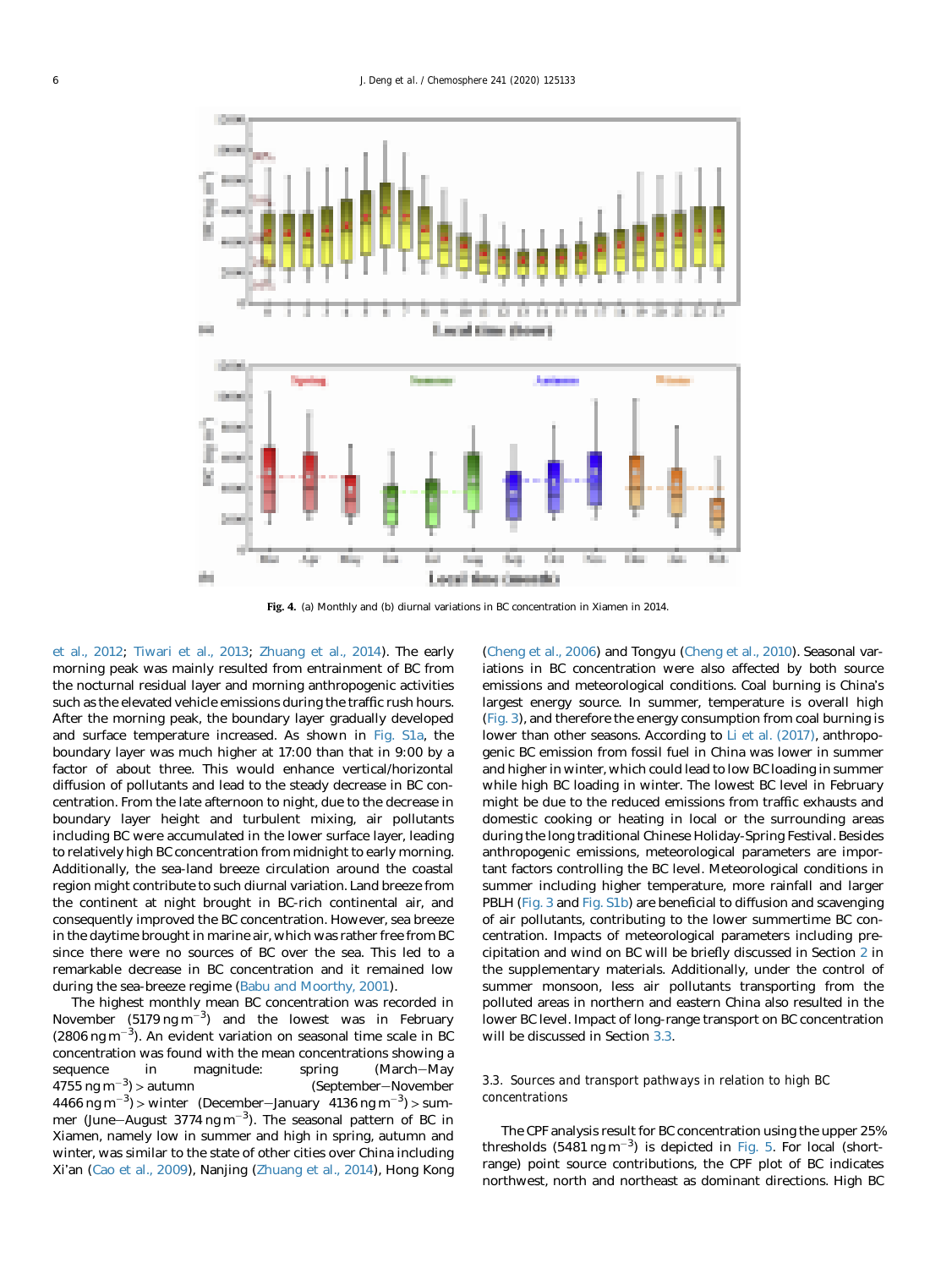<span id="page-6-0"></span>

Fig. 5. CPF plots for BC in Xiamen in 2014. ws represents wind speed (m  $s^{-1}$ ).

concentrations were mainly affected by winds ranging from westsouthwest to north-northeast with higher values associated with wind speeds lower than 2 m s $^{-1}$ . BC concentration was highest with winds from the northwest at low wind speed (<~1.5  $\mathrm{m\,s}^{-1}$ ) and to a lesser extent from the west and north-northeast at moderate wind speed (<3  $\mathrm{m\,s}^{-1}$ ). The BC plot suggests local sources such as the traffic emissions to the northwest of the site within a short distance.

The long-range transport of air masses were identified with the HYSPLIT model. Transport pathways with four clusters were further obtained by the clustering analysis and the cluster-mean trajectories are depicted in Fig. 6. The first cluster (C1) is the northeastern coastal cluster originating from the East China Sea and passing along with East China Coast region and some relative inland areas. The second cluster (C2) is the southwestern marine cluster passing through the South China Sea. The third cluster (C3) originating from Mongolia and the fourth cluster (C4) originating from Siberia are two long-range inland clusters passing through the heavily polluted areas such as North China Plain and YRD. C1, C2, C3 and C4



Fig. 6. Cluster-mean of the five-day backward trajectories at 500 m elevation in Xiamen.

contributed to 47.1%, 21.4%, 23.2% and 8.2% of the total air masses, respectively. The northeastern coastal cluster C1 had the highest BC concentration  $(4528 \pm 3204 \text{ ng m}^{-3})$ . BC concentration of marine clusters passing through the South China Sea (C2) was  $4077 \pm 2736$  ng m<sup>-3</sup>, even higher than that of the inland cluster C4. It was because of the strong influence of air pollution in the atmospheric boundary layer or near surface on the marine clusters C1 and C2 due to the weak vertical transport ([Qiu et al., 2019\)](#page-11-0). The inland clusters C3 and C4, which passed through North China and East China, were associated with BC concentrations of  $4181 \pm 2758$  ng m<sup>-3</sup> and  $3548 \pm 2257$  ng m<sup>-3</sup>, respectively.

The PSCF and CWT analyses were further conducted to identify potential sources and their contributions to the receptor sites by combining the backward trajectories and corresponding hourly BC concentration data. Spatial distribution of potential source regions of BC in Xiamen is illustrated in [Fig. 7a](#page-7-0). Based on the PSCF maps, many potential sources for BC with high PSCF values (PSCF>0.4) were located in the surrounding regions and to the southwest of Xiamen, including Longyan and Zhangzhou in Southwest Fujian province, Guangzhou and Huizhou in East Guangdong province. Significant potential sources also distributed in the provinces (Hubei, Hunan and Jiangxi) in east-central China on the northwest terrestrial side of Xiamen, which belonged to the major zone of BC emission in China. It indicates that long-range sources significantly contributed to BC in Xiamen. East China Sea to the east and South China Sea to the southwest were also identified as the potential source regions likely due to the trailing effect [\(Lee et al., 2014;](#page-10-0) [Feng](#page-10-0) [et al., 2015;](#page-10-0) [Zhang et al., 2017\)](#page-11-0) and the heavy commercial shipping traffic in the coastal waters [\(Wang et al., 2016\)](#page-11-0).

[Fig. 7](#page-7-0)b shows the distribution of the weighted trajectory concentrations of BC obtained from the CWT analysis, which provides information on the relative contributions of potential sources regions to BC concentration in Xiamen. The CWT results were similar to the results found using the PSCF method. In addition to the surrounding areas, exogenous sources of BC were mainly localized to Anhui and Jiangxi provinces in east-central China to the northwest, the South China Sea to the southwest and the East China Sea to the east, with high CWT values of  $>5000$  ng m<sup>-3</sup>. Central and western China, including Shaanxi, Chongqing, Hubei and Henan provinces, had CWT values of  $>$  3000 ng m<sup>-3</sup>. Guangxi province in China and Vietnam, Laos, Cambodia and Thailand in Southeast Asia also contributed significantly to BC concentration (with CWT values of >2000 ng m<sup>-3</sup>) in Xiamen.

# 3.4. Impacts of synoptic circulation on BC from different source sectors

Based on the semi-objective method, synoptic-scale circulations affecting Xiamen in 2014 were classified into nine prevailing circulation types (CTs). The composite MSLP maps along with the occurrence frequencies for the nine predominant CTs are depicted in [Fig. 8](#page-8-0). Meteorological parameters and weather conditions of the nine CTs are summarized in [Table 2.](#page-9-0) The occurrence frequency of each CT for the four seasons are presented in Table S1. CT6 and CT4 occurred more frequently in spring. CT2 was predominant in summer, followed by CT4. For autumn, the predominant patterns were CT1 and CT5, while the major patterns were CT7, CT3 and CT5 for winter. According to the MSLP distributions, the nine CTs can be further defined as cyclone-related patterns and anticyclone-related patterns. The former included CT2, CT8 and CT9, and the latter included the other patterns.

To investigate the impacts of synoptic circulation on BC from different source sectors, BC was divided into BC from combustion of fossil fuel  $(BC<sub>ff</sub>)$  and BC from biomass burning  $(BC<sub>bh</sub>)$ .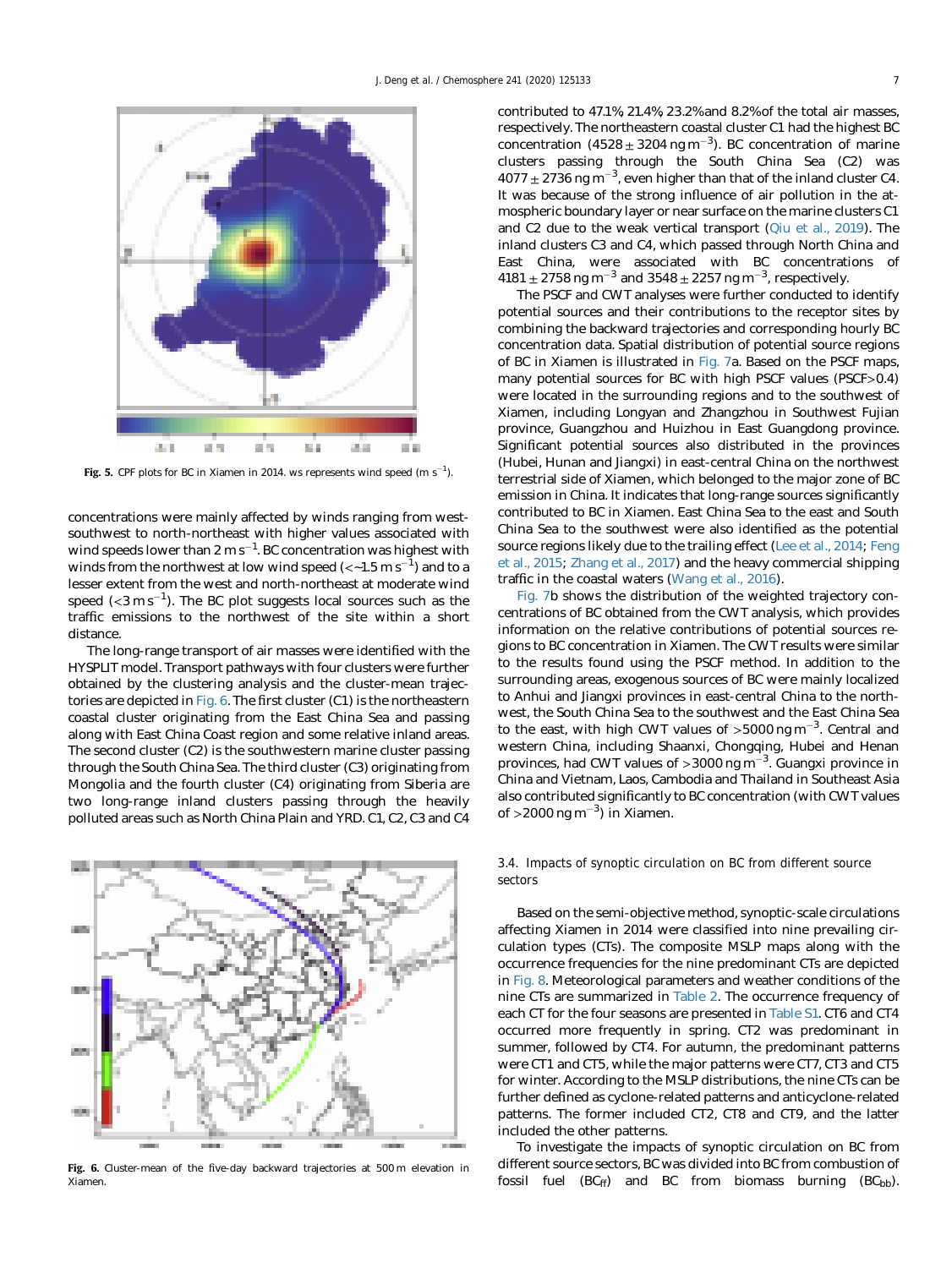<span id="page-7-0"></span>

Fig. 7. (a) PSCF and (b) CWT (ng  $m^{-3}$ ) maps for BC in Xiamen in 2014.

Concentrations of  $BC_{ff}$  and  $BC_{bb}$  were calculated with the "Aethalometer model" [\(Sandradewi et al., 2008](#page-11-0)). The "Aethalometer model" is briefly described in Section [4](#page-8-0) in the supplementary materials. Mean BC,  $BC_{ff}$  and  $BC_{bb}$  concentrations with the  $BC_{bb}$ contribution to BC under the influence of each CT are presented in [Fig. 9.](#page-9-0)

CT8 (Typhoon I) and CT9 (Typhoon II) were two typical Typhoon-related weather circulation patterns and mainly occurred from late spring to early autumn, contributing 3.8% and 4.4% to all days, respectively. In the pattern of CT8, Xiamen was right influenced by a moving tropical cyclone and the center of the cyclone was over the South China Sea and to the south of Fujian province in China. However, in CT9 Xiamen was on the periphery of a tropical cyclone, and the center of the cyclone was over the north of Philippines. Consequently, Xiamen was more likely affected by spiral rain bands and stronger wind of the typhoon in CT8 and was more frequently influenced by the downdraft in CT9 with less precipitation and more stable conditions. As a result, CT8 was associated with the lowest concentrations of BC (3119 ng m $^{-3}$ ), BC<sub>ff</sub>  $(2078 \text{ ng m}^{-3})$  and BC<sub>bb</sub>  $(1042 \text{ ng m}^{-3})$  due to the largest precipitation amount (19.5 mm) and higher wind speed  $(2.1 \text{ m s}^{-1})$ . Because of the smaller precipitation amount (0.9 mm) in CT9, concentrations of BC, BC<sub>ff</sub> and BC<sub>bb</sub> were 3584 ng m<sup>-3</sup>, 2360 ng m<sup>-3</sup> and 1225 ng m<sup>-3</sup>, respectively, higher than those in CT8. However, the biomass burning contribution to BC in CT9 was 35.2%, which was comparable with  $BC_{bb}$  contribution (34.7%) in CT8. Another cyclone-related synoptic pattern was CT2. CT2 mainly occurred in summer and accounted for 13.0% of total days. Under the influence of CT2, Xiamen was affected by southerly flows introduced by lowpressure systems or tropical cyclone. Circulation characteristics of CT2 were associated with a trough extended over South China or the South China Sea with its axis oriented from west to east ([Zhang](#page-11-0) [et al., 2013\)](#page-11-0). The CT2-related meteorological conditions were low wind speed  $(1.1 \text{ m s}^{-1})$ , high temperature  $(27.4 \text{ °C})$  and moderate precipitation amount (4.2 mm). Since Xiamen was usually influenced by clean air masses from the South China Sea, CT2 was associated with a relatively low BC concentration (3859 ng  $\text{m}^{-3}$ ) and the smallest biomass burning contribution (29.3%). In short, under the influence of the three cyclone-related circulation patterns, Xiamen was associated with low BC concentrations  $(3663 \text{ ng m}^{-3})$  and small biomass burning contributions  $(30.3\%)$ .

Circulation patterns CT7, CT3 and CT5 were typical anticyclone synoptic patterns with cold-high system mainly occurring in winter. Circulation characteristics of the three patterns were determined by winter monsoon. CT7 accounted for 12.2% of the total number of days. In CT7, the high-pressure system centered over Northwest China and covered the central and eastern China, which introduced cold dry outflow from mainland China. Xiamen was affected by air masses from northeast, with the BC concentration of 4107 ng m $^{-3}$ . Since the airflows in CT7 passed through the regions with densely biomass burning, the BCbb/BC percentage (38.8%) under the influence of CT7 was relatively high. CT3 when continental cold high moved eastward and centered over North China accounting for 6.7% of all days. In CT3, air mass blew over the East China Sea and the Taiwan Strait and traveled along the coastline of Southeast China. Under the influence of CT3, Xiamen was in the bottom of anticyclone and affected by northeasterly cold dry wind. As a result, BC concentration in Xiamen was 4132 ng m<sup>-3</sup>, with the largest biomass burning contribution (43.8%). CT5 with the second largest contributions of 15.4% to all days was associated with cold high centering over East China. Because of the impact of CT5, weather condition in Xiamen would be sunny with increasing temperature and northeasterly airflow. Average BC concentration in CT5 was  $4234$  ng m<sup>-3</sup> with a relatively large biomass burning contribution of 36.6%. Overall, the three cold-high circulations were associated with moderate BC concentrations  $(4233 \text{ ng m}^{-3})$  and large biomass burning contributions (36.5%).

Circulation pattern on the largest number of days was CT4, which contributed for 16.3% of all days and mainly occurred in the transitional seasons from late spring to early autumn. Under the influence of CT4, Xiamen was controlled by the edge of warm high system, which covered South China and Southeast China. CT4 usually introduced stable weather condition with the lowest mean wind speed  $(0.9 \text{ m s}^{-1})$ , high temperature  $(26.5 \degree \text{C})$  and relatively large precipitation amount (6.0 mm). Moderate BC concentration  $(4020 \text{ ng m}^{-3})$  was found to be associated with CT4. However, the biomass burning contribution (31.0%) was small under CT4 since the prevailing wind was southerly.

CT1 and CT6 were anticyclone circulations, which mainly occurred in spring and autumn. CT1 when the continental cold high centered over central and eastern China contributed 14.5% to all days. In CT1, Xiamen was controlled by the cold high and affected by easterly wind with low wind speed (1.1 m s $^{-1}$ ). BC concentration under the CT1 pattern was the highest  $(5214 \text{ ng m}^{-3})$  with a moderate biomass burning contribution (32.6%) due to the stable weather conditions. CT6 with the center of high-pressure system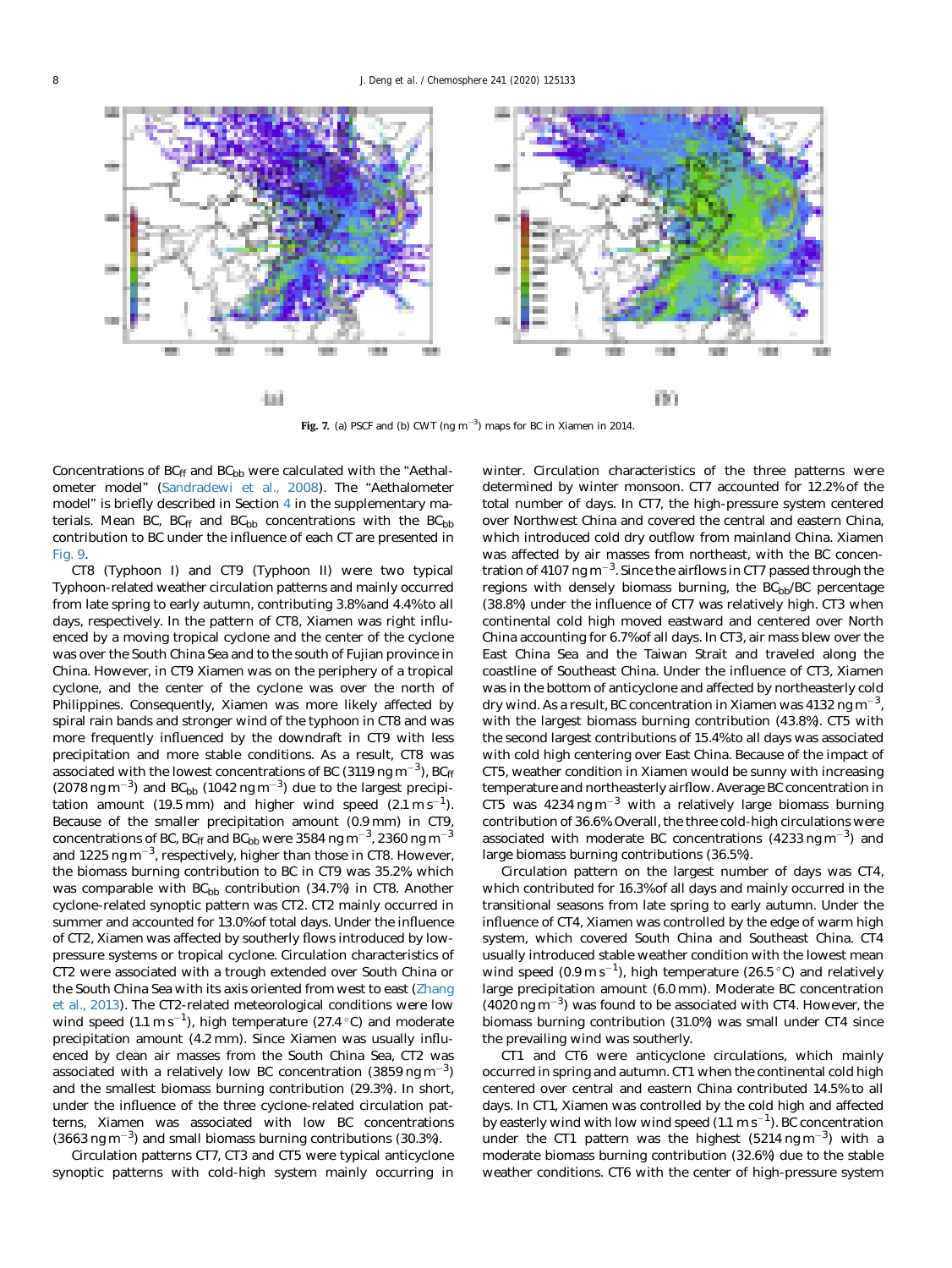<span id="page-8-0"></span>

Fig. 8. MSLP patterns and occurrence frequency (bottom number) for each circulation type in 2014.

over the sea accounted for 13.6% of the total number of days. Being in front of the trough and behind the ridge, Xiamen was affected by easterly wind with low wind speed in CT6. Under the influence of CT6, Xiamen was associated with the second highest BC concentration 4559 ng m<sup>-3</sup> and a low BC<sub>bb</sub>/BC ratio of 30.4%. In a word, with the impact of the two anticyclone circulation patterns, Xiamen had high BC concentrations  $(4896 \text{ ng m}^{-3})$  and small biomass burning contributions (29.6%).

# 4. Conclusions

In this study, we performed one-year continuous measurements of BC aerosol with an Aethalometer in Xiamen in 2014. Temporal variations and transport pathways of BC were analyzed. Impacts of synoptic circulation on BC from different source sectors were also investigated.

Annual mean BC concentration in Xiamen in 2014 was

 $4270 \pm 1875$  ng m<sup>-3</sup>. BC exhibited a pronounced diurnal variation with the maximum of  $6182$  ng m<sup>-3</sup> at  $6:00$  and minimum of  $2847$  ng m<sup>-3</sup> at 13:00. An evident seasonal variation existed with the maximum of  $4755$  ng m<sup>-3</sup> in spring and minimum of  $3774$  ng m<sup>-3</sup> in summer. CPF analysis suggested that high BC concentrations were associated with northwesterly winds with low wind speed and westerly and north-northeasterly winds with moderate wind speed. Northerly wind with high wind speed and east-northeasterly wind frequently led to large biomass burning contribution.

Air masses originating from the East China Sea and passing along with East China Coast region had the highest BC  $(4528 \text{ ng m}^{-3})$  concentration. PSCF and CWT analysis showed that the surrounding region, southwestern Fujian and eastern Guangdong to the southwest and Hubei, Hunan and Jiangxi to the northwest were major sources of BC. The East China Sea and South China Sea were also important source regions of BC.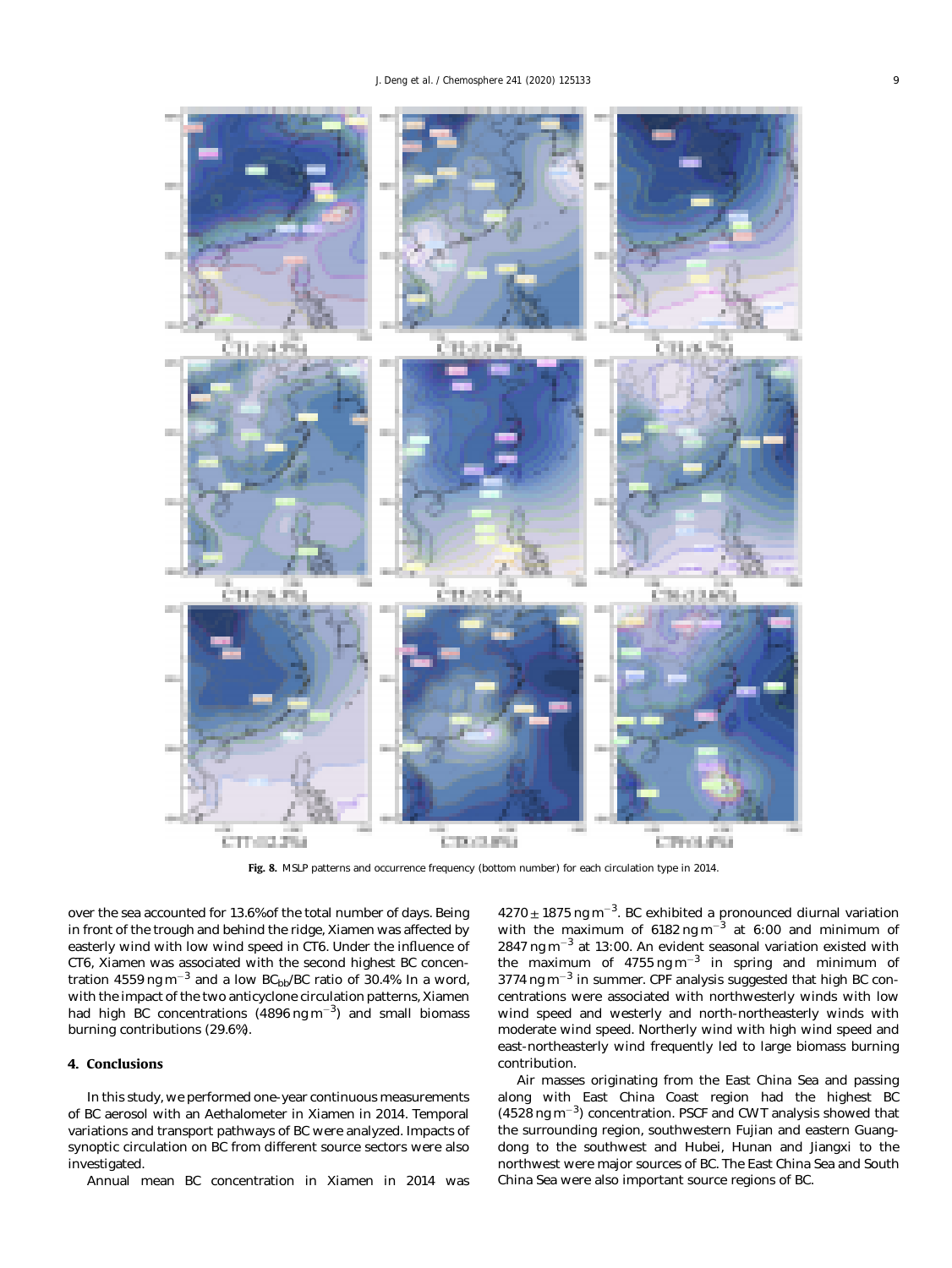<span id="page-9-0"></span>

| Table 2                                                                                       |
|-----------------------------------------------------------------------------------------------|
| Corresponding meteorological parameters and weather conditions of the nine circulation types. |

| Type            | <b>PWD</b> | $MWS$ (m/s) | PRC (mm) | MAT $(^{\circ}C)$ | $MRH$ (%) | <b>Weather Conditions</b>                                                                           |
|-----------------|------------|-------------|----------|-------------------|-----------|-----------------------------------------------------------------------------------------------------|
| CT1             | E          | 1.1         | 1.9      | 19.6              | 66        | (1) Mainly in spring and autumn and Xiamen is controlled by continental cold high;                  |
|                 |            |             |          |                   |           | (2) Affected by easterly wind with small wind speed.                                                |
| CT <sub>2</sub> | S          | 1.1         | 4.2      | 27.4              | 70        | (1) Mainly in summer and Xiamen is controlled by low-pressure system;                               |
|                 |            |             |          |                   |           | Affected by southerly wind with more cloud and precipitation.<br>(2)                                |
| CT <sub>3</sub> | NE         | 2.2         | $\bf{0}$ | 11.7              | 50        | (1) Mainly in winter;                                                                               |
|                 |            |             |          |                   |           | (2) Cold high is located in the north of China, and Xiamen is in the bottom of cold high;           |
|                 |            |             |          |                   |           | Affected by northeasterly wind and weather is dry and cold.<br>(3)                                  |
| CT4             | S          | 0.9         | 6.0      | 26.5              | 72        | (1) Mainly in from late spring to early autumn;                                                     |
|                 |            |             |          |                   |           | (2) Affected by the warm high with small wind speed.                                                |
| CT <sub>5</sub> | <b>NE</b>  | 1.5         | 1.5      | 16.2              | 62        | (1) Cold high is in East China;                                                                     |
|                 |            |             |          |                   |           | Xiamen will be sunny with increasing air temperature<br>(2)                                         |
| CT <sub>6</sub> | E          | 1.1         | 2.5      | 22.4              | 68        | (1) Mainly in spring and autumn;                                                                    |
|                 |            |             |          |                   |           | Center of high pressure over the sea, Xiamen is in front of the trough and behind the ridge;<br>(2) |
|                 |            |             |          |                   |           | Cloudy and affected by easterly wind with small wind speed.<br>(3)                                  |
| CT <sub>7</sub> | <b>NE</b>  | 1.8         | 1.2      | 14.1              | 60        | Mainly in winter;<br>(1)                                                                            |
|                 |            |             |          |                   |           | (2) High pressure in Northwest China, Xiamen is affected by air masses from northeast.              |
| CT <sub>8</sub> | Variable   | 2.1         | 18.5     | 27.6              | 66        | (1) Mainly in summer and autumn and typhoon is within the range of less than 600 km;                |
|                 |            |             |          |                   |           | With high wind speed and increasing cloudiness, precipitation is easy to occur.<br>(2)              |
| CT <sub>9</sub> | Variable   | 1.5         | 0.9      | 28.6              | 59        | $(1)$ Mainly in summer and spring and typhoon is within the range of $600-1000 \text{ km}$ ;        |
|                 |            |             |          |                   |           | (2) Weather condition is stable with little precipitation.                                          |

PWD: Prevailing Wind Direction; MWS: Mean Wind Speed; PRC: Precipitation; MAT: Mean Air Temperature; MRH: Mean Relative Humidity.



Fig. 9. Mean BC, BC<sub>ff</sub> and BC<sub>bb</sub> concentrations (ng m<sup>-3</sup>) and BC<sub>bb</sub>/BC fraction (%) during the nine circulation types in 2014.

Nine typical synoptic-scale circulation types affecting Xiamen including three cyclone-related patterns and six anticyclonerelated patterns were identified with a semi-objective classification method. The cyclone-related circulation patterns were associated with low BC concentrations  $(3663 \text{ ng m}^{-3})$  and small biomass burning contributions (30.3%). Of the six anticyclonerelated patterns, the three cold-high circulations around winter

were associated with moderate BC concentrations  $(4233 \text{ ng m}^{-3})$ and large biomass burning contributions (36.5%), while the two cold-high patterns in spring and autumn were associated with high BC concentrations  $(4896 \text{ ng m}^{-3})$  and small biomass burning contributions (29.6%). Besides, under the influence of the warm-high pattern, Xiamen was moderate BC concentration (4020 ng m<sup>-3</sup>) and small biomass burning contribution (31.0%).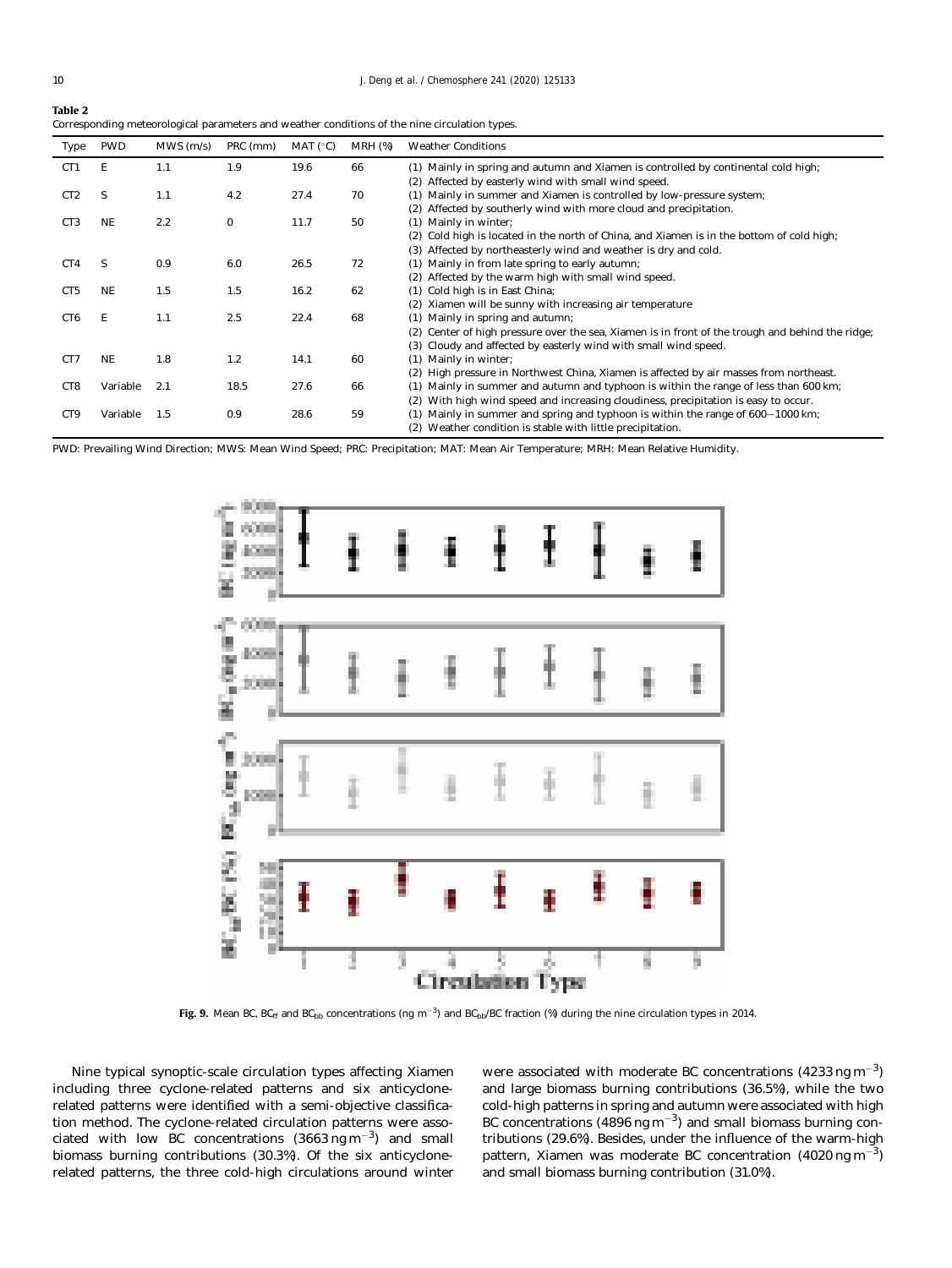## <span id="page-10-0"></span>Acknowledgments

This study was supported by National Natural Science Foundation of China (21607148, 41807309). The authors gratefully appreciate the provision of the HYSPLIT model from the NOAA/ARL.

# Appendix A. Supplementary data

Supplementary data to this article can be found online at <https://doi.org/10.1016/j.chemosphere.2019.125133>.

#### Declaration of interests

The authors declare that they have no known competing financial interests or personal relationships that could have appeared to influence the work reported in this paper.

#### References

- [Andersson, A., Deng, J., Du, K., Zheng, M., Yan, C., Skold, M., Gustafsson, O., 2015.](http://refhub.elsevier.com/S0045-6535(19)32372-0/sref1) [Regionally-varying combustion sources of the January 2013 severe haze events](http://refhub.elsevier.com/S0045-6535(19)32372-0/sref1) [over Eastern China. Environ. Sci. Technol. 49, 2038](http://refhub.elsevier.com/S0045-6535(19)32372-0/sref1)-[2043](http://refhub.elsevier.com/S0045-6535(19)32372-0/sref1).
- [Ashbaugh, L.L., Malm, W.C., Sadeh, W.Z., 1985. A residence time probability analysis](http://refhub.elsevier.com/S0045-6535(19)32372-0/sref2) [of sulfur concentrations at Grand Canyon National Park. Atmos. Environ. 19,](http://refhub.elsevier.com/S0045-6535(19)32372-0/sref2)  $1263 - 1270$  $1263 - 1270$ .
- [Babu, S.S., Moorthy, K.K., 2001. Anthropogenic impact on aerosol black carbon mass](http://refhub.elsevier.com/S0045-6535(19)32372-0/sref3) [concentration at a tropical coastal station: a case study. Curr. Sci. 81 \(8\),](http://refhub.elsevier.com/S0045-6535(19)32372-0/sref3) [1208](http://refhub.elsevier.com/S0045-6535(19)32372-0/sref3)-[1214.](http://refhub.elsevier.com/S0045-6535(19)32372-0/sref3)
- [Bari, M.A., Kindzierski, W.B., Wallace, L.A., Wheeler, A.J., MacNeill, M., Heroux, M.E.,](http://refhub.elsevier.com/S0045-6535(19)32372-0/sref4) 2015. Indoor and outdoor levels and sources of submicron particles  $(PM<sub>1</sub>)$  at [homes in Edmonton, Canada. Environ. Sci. Technol. 49, 6419](http://refhub.elsevier.com/S0045-6535(19)32372-0/sref4)-[6429.](http://refhub.elsevier.com/S0045-6535(19)32372-0/sref4)
- [Bari, M.A., Kindzierski, W.B., 2017. Characteristics of air quality and sources affecting](http://refhub.elsevier.com/S0045-6535(19)32372-0/sref5) fine particulate matter (PM<sub>2.5</sub>) levels in the City of Red Deer, Canada. Environ. [Pollu. 221, 367](http://refhub.elsevier.com/S0045-6535(19)32372-0/sref5)-[376.](http://refhub.elsevier.com/S0045-6535(19)32372-0/sref5)
- [Bastien, L.A.J., McDonald, B.C., Brown, N.J., Harley, R.A., 2015. High-resolution](http://refhub.elsevier.com/S0045-6535(19)32372-0/sref6) [mapping of sources contributing to urban air pollution using adjoint sensitivity](http://refhub.elsevier.com/S0045-6535(19)32372-0/sref6) [analysis: benzene and diesel black carbon. Environ. Sci. Technol. 49 \(12\),](http://refhub.elsevier.com/S0045-6535(19)32372-0/sref6) [7276](http://refhub.elsevier.com/S0045-6535(19)32372-0/sref6)-[7284](http://refhub.elsevier.com/S0045-6535(19)32372-0/sref6).
- [Bei, N., Li, G., Huang, R.J., Cao, J., Meng, N., Feng, T., Liu, S., Zhang, T., Zhang, Q.,](http://refhub.elsevier.com/S0045-6535(19)32372-0/sref7) [Molina, L.T., 2016. Typical synoptic situations and their impacts on the](http://refhub.elsevier.com/S0045-6535(19)32372-0/sref7) [wintertime air pollution in the Guanzhong basin, China. Atmos. Chem. Phys. 16,](http://refhub.elsevier.com/S0045-6535(19)32372-0/sref7) [7373](http://refhub.elsevier.com/S0045-6535(19)32372-0/sref7)-[7387.](http://refhub.elsevier.com/S0045-6535(19)32372-0/sref7)
- [Bond, T.C., Anderson, T.L., Campbell, D., 1999. Calibration and intercomparison of](http://refhub.elsevier.com/S0045-6535(19)32372-0/sref8) fi[lter-based measurements of visible light absorption by aerosols. Aerosol Sci.](http://refhub.elsevier.com/S0045-6535(19)32372-0/sref8) [Technol. 30, 582](http://refhub.elsevier.com/S0045-6535(19)32372-0/sref8)-[600](http://refhub.elsevier.com/S0045-6535(19)32372-0/sref8).
- [Bond, T.C., Doherty, S.J., Fahey, D.W., Forster, P.M., Berntsen, T., DeAngelo, B.J.,](http://refhub.elsevier.com/S0045-6535(19)32372-0/sref9) [Flanner, M.G., Ghan, S., K](http://refhub.elsevier.com/S0045-6535(19)32372-0/sref9)ärcher, B., Koch, D., Kinne, S., Kondo, Y., Quinn, P.K., Sarofi[m, M.C., Schultz, M.G., Schulz, M., Venkataraman, C., Zhang, H., Zhang, S.,](http://refhub.elsevier.com/S0045-6535(19)32372-0/sref9) [Bellouin, N., Guttikunda, S.K., Hopke, P.K., Jacobson, M.Z., Kaiser, J.W.,](http://refhub.elsevier.com/S0045-6535(19)32372-0/sref9) [Klimont, Z., Lohmann, U., Schwarz, J.P., Shindell, D., Storelvmo, T., Warren, S.G.,](http://refhub.elsevier.com/S0045-6535(19)32372-0/sref9) [Zender, C.S., 2013. Bounding the role of black carbon in the climate system: a](http://refhub.elsevier.com/S0045-6535(19)32372-0/sref9) scientifi[c assessment. J. Geophys. Res.-Atmos. 118, 5380](http://refhub.elsevier.com/S0045-6535(19)32372-0/sref9)-[5552.](http://refhub.elsevier.com/S0045-6535(19)32372-0/sref9)
- [Booth, B., Bellouin, N., 2015. Black carbon and atmospheric feedbacks. Nature 519,](http://refhub.elsevier.com/S0045-6535(19)32372-0/sref10)  $167 - 168.$  $167 - 168.$  $167 - 168.$  $167 - 168.$
- [Bycenkiene, S., Ulevicius, V., Kecorius, S., 2011. Characteristics of black carbon](http://refhub.elsevier.com/S0045-6535(19)32372-0/sref11) [aerosol mass concentration over the East Baltic region from two-year mea](http://refhub.elsevier.com/S0045-6535(19)32372-0/sref11)[surements. J. Environ. Monit. 13, 1027](http://refhub.elsevier.com/S0045-6535(19)32372-0/sref11)-[1038](http://refhub.elsevier.com/S0045-6535(19)32372-0/sref11).
- [Cao, J.J., Zhu, C.S., Chow, J.C., Watson, J.G., Han, Y.M., Wang, G.H., Shen, Z.X., An, Z.S.,](http://refhub.elsevier.com/S0045-6535(19)32372-0/sref12) [2009. Black carbon relationships with emissions and meteorology in Xi](http://refhub.elsevier.com/S0045-6535(19)32372-0/sref12)'an, [China. Atmos. Res. 94, 194](http://refhub.elsevier.com/S0045-6535(19)32372-0/sref12)-[202.](http://refhub.elsevier.com/S0045-6535(19)32372-0/sref12)
- [Chen, B., Andersson, A., Lee, M., Kirillova, E.N., Xiao, Q., Krusa, M., Shi, M., Hu, K.,](http://refhub.elsevier.com/S0045-6535(19)32372-0/sref13) [Lu, Z., Streets, D.G., Du, K., Gustafsson, O., 2013. Source forensics of black carbon](http://refhub.elsevier.com/S0045-6535(19)32372-0/sref13) [aerosols from China. Environ. Sci. Technol. 47 \(16\), 9102](http://refhub.elsevier.com/S0045-6535(19)32372-0/sref13)-[9108](http://refhub.elsevier.com/S0045-6535(19)32372-0/sref13).
- Cheng, T., Han, Z., Zhang, R., Du, H., Jia, X., Wang, J., Yao, J., 2010. Black carbon in a continental semi-arid area of Northeast China and its possible sources of fire emission. J. Geophys. Res. 115 (D23204) <https://doi.org/10.1029/2009JD13523>.
- Cheng, Y., Lee, S.C., Ho, K.F., Wang, Y.Q., Cao, J.J., Chow, J.C., Watson, J.G., 2006. Black carbon measurement in a coastal area of south China. J. Geophys. Res. 111 (D12310) [https://doi.org/10.1029/2005jd006663.](https://doi.org/10.1029/2005jd006663)
- [Dee, D.P., Uppala, S.M., Simmons, A.J., Berrisford, P., Poli, P., Kobayashi, S., Andrae, U.,](http://refhub.elsevier.com/S0045-6535(19)32372-0/sref16) [Balmaseda, M.A., Balsamo, G., Bauer, P., Bechtold, P., Beljaars, A.C.M., van de](http://refhub.elsevier.com/S0045-6535(19)32372-0/sref16) [Berg, L., Bidlot, J., Bormann, N., Delsol, C., Dragani, R., Fuentes, M., Geer, A.J.,](http://refhub.elsevier.com/S0045-6535(19)32372-0/sref16) [Haimberger, L., Healy, S.B., Hersbach, H., H](http://refhub.elsevier.com/S0045-6535(19)32372-0/sref16)ó[lm, E.V., Isaksen, L., Kållberg, P.,](http://refhub.elsevier.com/S0045-6535(19)32372-0/sref16) Köhler, M., Matricardi, M., McNally, A.P., Monge-Sanz, B.M., Morcrette, J.J., [Park, B.K., Peubey, C., de Rosnay, P., Tavolato, C., Th](http://refhub.elsevier.com/S0045-6535(19)32372-0/sref16)é[paut, J.N., Vitart, F., 2011. The](http://refhub.elsevier.com/S0045-6535(19)32372-0/sref16) ERA-Interim reanalysis: confi[guration and performance of the data assimilation](http://refhub.elsevier.com/S0045-6535(19)32372-0/sref16) [system. Q. J. Roy. Meteor. Soc. 137 \(656\), 553](http://refhub.elsevier.com/S0045-6535(19)32372-0/sref16)-[597.](http://refhub.elsevier.com/S0045-6535(19)32372-0/sref16)
- [Deng, J., Zhang, Y., Hong, Y., Xu, L., Chen, Y., Du, W., Chen, J., 2016. Optical properties](http://refhub.elsevier.com/S0045-6535(19)32372-0/sref17) [of PM2.5](http://refhub.elsevier.com/S0045-6535(19)32372-0/sref17) [and the impacts of chemical compositions in the coastal city Xiamen in](http://refhub.elsevier.com/S0045-6535(19)32372-0/sref17)

[China. Sci. Total Environ. 557](http://refhub.elsevier.com/S0045-6535(19)32372-0/sref17)-[558, 665](http://refhub.elsevier.com/S0045-6535(19)32372-0/sref17)-[675.](http://refhub.elsevier.com/S0045-6535(19)32372-0/sref17)

- [Ding, A.J., Huang, X., Nie, W., Sun, J.N., Kerminen, V.M., Petaja, T., Su, H., Cheng, Y.F.,](http://refhub.elsevier.com/S0045-6535(19)32372-0/sref18) [Yang, X.Q., Wang, M.H., Chi, X.G., Wang, J.P., Virkkula, A., Guo, W.D., Yuan, J.,](http://refhub.elsevier.com/S0045-6535(19)32372-0/sref18) [Wang, S.Y., Zhang, R.J., Wu, Y.F., Song, Y., Zhu, T., Zilitinkevich, S., Kulmala, M.,](http://refhub.elsevier.com/S0045-6535(19)32372-0/sref18) [2016. Enhanced haze pollution by black carbon in megacities in China. Geophys.](http://refhub.elsevier.com/S0045-6535(19)32372-0/sref18) [Res. Lett. 43 \(6\), 2873](http://refhub.elsevier.com/S0045-6535(19)32372-0/sref18)–[2879](http://refhub.elsevier.com/S0045-6535(19)32372-0/sref18).
- [Ding, A.J., Fu, C.B., Yang, X.Q., Sun, J.N., Petaja, T., Kerminen, V.M., Wang, T., Xie, Y.,](http://refhub.elsevier.com/S0045-6535(19)32372-0/sref19) [Herrmann, E., Zheng, L.F., Nie, W., Liu, Q., Wei, X.L., Kumala, M., 2013. Intense](http://refhub.elsevier.com/S0045-6535(19)32372-0/sref19) atmospheric pollution modifi[es weather: a case of mixed biomass burning with](http://refhub.elsevier.com/S0045-6535(19)32372-0/sref19) [fossil fuel combustion pollution in eastern China. Atmos. Chem. Phys. 13,](http://refhub.elsevier.com/S0045-6535(19)32372-0/sref19) [10545](http://refhub.elsevier.com/S0045-6535(19)32372-0/sref19)-[10554](http://refhub.elsevier.com/S0045-6535(19)32372-0/sref19).
- [Du, K., Mu, C., Deng, J., Yuan, F., 2013. Study on atmospheric visibility variations and](http://refhub.elsevier.com/S0045-6535(19)32372-0/sref20) [the impacts of meteorological parameters using high temporal resolution data:](http://refhub.elsevier.com/S0045-6535(19)32372-0/sref20) [an application of Environmental Internet of Things in China. Int. J. Sust. Dev.](http://refhub.elsevier.com/S0045-6535(19)32372-0/sref20) [World 20 \(3\), 238](http://refhub.elsevier.com/S0045-6535(19)32372-0/sref20)-[247.](http://refhub.elsevier.com/S0045-6535(19)32372-0/sref20)
- [Enke, W., Spekat, A., 1997. Downscaling climate model outputs into local and](http://refhub.elsevier.com/S0045-6535(19)32372-0/sref21) [regional weather elements by classi](http://refhub.elsevier.com/S0045-6535(19)32372-0/sref21)fication and regression. Clim. Res. 8,  $195 - 207$  $195 - 207$ .
- [Fan, J., Rosenfeld, D., Yang, Y., Zhao, C., Leung, L.R., Li, Z., 2015. Substantial contri](http://refhub.elsevier.com/S0045-6535(19)32372-0/sref22)[bution of anthropogenic air pollution to catastrophic](http://refhub.elsevier.com/S0045-6535(19)32372-0/sref22) floods in Southwest China. [Geophys. Res. Lett. 43 \(6\), 2873](http://refhub.elsevier.com/S0045-6535(19)32372-0/sref22)-[2879.](http://refhub.elsevier.com/S0045-6535(19)32372-0/sref22)
- [Feng, J., Hu, J., Xu, B., Hu, X., Sun, P., Han, W., Gu, Z., Yu, X., Wu, M., 2015. Charac](http://refhub.elsevier.com/S0045-6535(19)32372-0/sref23)teristics and seasonal variation of organic matter in  $PM_{2.5}$  [at a regional back](http://refhub.elsevier.com/S0045-6535(19)32372-0/sref23)[ground site of the Yangtze River Delta region, China. Atmos. Environ. 123,](http://refhub.elsevier.com/S0045-6535(19)32372-0/sref23) [288](http://refhub.elsevier.com/S0045-6535(19)32372-0/sref23)e[297.](http://refhub.elsevier.com/S0045-6535(19)32372-0/sref23)
- [Feng, J., Zhong, M., Xu, B., Du, Y., Wu, M., Wang, H., Chen, C., 2014. Concentrations,](http://refhub.elsevier.com/S0045-6535(19)32372-0/sref24) [seasonal and diurnal variations of black carbon in PM2.5](http://refhub.elsevier.com/S0045-6535(19)32372-0/sref24) [in Shanghai, China.](http://refhub.elsevier.com/S0045-6535(19)32372-0/sref24) Atmos. Res.  $147-148$ ,  $1-9$  $1-9$ .
- Ganguly, D., Jayaraman, A., Gadhavi, H., Rajesh, T.A., 2005. Features in wavelength dependence of aerosol absorption observed over central India. Geophys. Res. Lett. 32, L13821. [https://doi.org/10.1029/2005GL023023.](https://doi.org/10.1029/2005GL023023)
- [Guo, Q., Hu, M., Guo, S., Wu, Z., Hu, W., Peng, J., Hu, W., Wu, Y., Yuan, B., Zhang, Q.,](http://refhub.elsevier.com/S0045-6535(19)32372-0/sref26) Song, Y., 2015. The identifi[cation of source regions of black carbon at a receptor](http://refhub.elsevier.com/S0045-6535(19)32372-0/sref26) [site off the eastern coast of China. Atmos. Environ. 100, 78](http://refhub.elsevier.com/S0045-6535(19)32372-0/sref26)-[84.](http://refhub.elsevier.com/S0045-6535(19)32372-0/sref26)
- [Gustafsson, O., Ramanathan, V., 2016. Convergence on climate warming by black](http://refhub.elsevier.com/S0045-6535(19)32372-0/sref27) [carbon aerosols. P. Natl. Acad. Sci. USA 113 \(16\), 4243](http://refhub.elsevier.com/S0045-6535(19)32372-0/sref27)-[4245.](http://refhub.elsevier.com/S0045-6535(19)32372-0/sref27)
- [Hansen, A.D.A., Rosen, H., Novakov, T., 1984. The aethalometer: an instrument for](http://refhub.elsevier.com/S0045-6535(19)32372-0/sref28) [the real-time measurements of optical absorption by aerosol particles. Sci. Total](http://refhub.elsevier.com/S0045-6535(19)32372-0/sref28) [Environ. 36, 191](http://refhub.elsevier.com/S0045-6535(19)32372-0/sref28)-[196.](http://refhub.elsevier.com/S0045-6535(19)32372-0/sref28)
- [Healy, R.M., Sciare, J., Poulain, L., Kamili, K., Merkel, M., Muller, T., Wiedensohler, A.,](http://refhub.elsevier.com/S0045-6535(19)32372-0/sref29) [Eckhardt, S., Stohl, A., Sarda-Est](http://refhub.elsevier.com/S0045-6535(19)32372-0/sref29)è[ve, R., McGillicuddy, E., O](http://refhub.elsevier.com/S0045-6535(19)32372-0/sref29)'Connor, I.P., [Sodeau, J.R., Wenger, J.C., 2012. Sources and mixing state of size-resolved](http://refhub.elsevier.com/S0045-6535(19)32372-0/sref29) [elemental carbon particles in a European megacity: Paris. Atmos. Chem. Phys.](http://refhub.elsevier.com/S0045-6535(19)32372-0/sref29) [12, 1681](http://refhub.elsevier.com/S0045-6535(19)32372-0/sref29)-[1700.](http://refhub.elsevier.com/S0045-6535(19)32372-0/sref29)
- [Hopke, P.K., Barrie, L.A., Li, S.M., Cheng, M.D., Li, C., Xie, Y., 1995. Possible sources and](http://refhub.elsevier.com/S0045-6535(19)32372-0/sref30) [preferred pathways for biogenic and non-sea salt sulfur for the high Arctic.](http://refhub.elsevier.com/S0045-6535(19)32372-0/sref30) [J. Geophys. Res.-Atmos. 100 \(D8\), 16595](http://refhub.elsevier.com/S0045-6535(19)32372-0/sref30)-[16603.](http://refhub.elsevier.com/S0045-6535(19)32372-0/sref30)
- [Hsu, Y.K., Holsen, T.M., Hopke, P.K., 2003. Comparison of hybrid receptor models to](http://refhub.elsevier.com/S0045-6535(19)32372-0/sref31) [locate PCB sources in Chicago. Atmos. Environ. 37, 545](http://refhub.elsevier.com/S0045-6535(19)32372-0/sref31)-[562](http://refhub.elsevier.com/S0045-6535(19)32372-0/sref31).
- [Huang, X., Ding, A.J., Liu, L., Liu, Q., Ding, K., Niu, X., Nie, W., Xu, Z., Chi, X., Wang, M.,](http://refhub.elsevier.com/S0045-6535(19)32372-0/sref32) [Sun, J., Guo, W., Fu, C., 2016. Effects of aerosol-radiation interaction on pre](http://refhub.elsevier.com/S0045-6535(19)32372-0/sref32)[cipitation during biomass-burning season in East China. Atmos. Chem. Phys. 16,](http://refhub.elsevier.com/S0045-6535(19)32372-0/sref32)  $10063 - 10082$  $10063 - 10082$
- [Husain, L., Dutkiewicz, V.A., Khan, A.J., Ghauri, B.M., 2007. Characterization of](http://refhub.elsevier.com/S0045-6535(19)32372-0/sref33) [carbonaceous aerosols in urban air. Atmos. Environ. 41, 6872](http://refhub.elsevier.com/S0045-6535(19)32372-0/sref33)-[6883](http://refhub.elsevier.com/S0045-6535(19)32372-0/sref33).
- [Janssen, N.A., Hoek, G., Simic-Lawson, M., Fischer, P., van Bree, L., ten Brink, H.,](http://refhub.elsevier.com/S0045-6535(19)32372-0/sref34) [Keuken, M., Atkinson, R.W., Anderson, H.R., Brunekreef, B., Casses, F.R., 2011.](http://refhub.elsevier.com/S0045-6535(19)32372-0/sref34) [Black carbon as an additional indicator of the adverse health effects of airborne](http://refhub.elsevier.com/S0045-6535(19)32372-0/sref34) particulate compared with PM<sub>10</sub> and PM<sub>2.5</sub>. Environ. Health Perspect. 119 (12),  $1691 - 1699.$  $1691 - 1699.$  $1691 - 1699.$  $1691 - 1699.$
- [Joshi, H., Naja, M., Singh, K.P., Kumar, R., Bhardwaj, P., Babu, S.S., Satheesh, S.K.,](http://refhub.elsevier.com/S0045-6535(19)32372-0/sref35) [Moorthy, K.K., Chandola, H.C., 2016. Investigations of aerosol black carbon from](http://refhub.elsevier.com/S0045-6535(19)32372-0/sref35) [a semi-urban site in the Indo-Gangetic Plain region. Atmos. Environ. 125,](http://refhub.elsevier.com/S0045-6535(19)32372-0/sref35) [346](http://refhub.elsevier.com/S0045-6535(19)32372-0/sref35)-[359](http://refhub.elsevier.com/S0045-6535(19)32372-0/sref35).
- [Kalogridis, A.C., Vratolis, S., Liakakou, E., Gerasopoulos, E., Mihalopoulos, N.,](http://refhub.elsevier.com/S0045-6535(19)32372-0/sref36) [Eleftheriadis, K., 2018. Assessment of wood burning versus fossil fuel contri](http://refhub.elsevier.com/S0045-6535(19)32372-0/sref36)[bution to wintertime black carbon and carbon monoxide concentrations in](http://refhub.elsevier.com/S0045-6535(19)32372-0/sref36) [Athens, Greece. Atmos. Chem. Phys. 18, 10219](http://refhub.elsevier.com/S0045-6535(19)32372-0/sref36)-[10236.](http://refhub.elsevier.com/S0045-6535(19)32372-0/sref36)
- [Lee, G., Kim, P., Han, Y., Holsen, T., Lee, S., 2014. Tracing sources of total gaseous](http://refhub.elsevier.com/S0045-6535(19)32372-0/sref37) [mercury to Yongheung Island off the coast of Korea. Atmosphere 5, 273](http://refhub.elsevier.com/S0045-6535(19)32372-0/sref37)-[291.](http://refhub.elsevier.com/S0045-6535(19)32372-0/sref37)
- [Li, M., Zhang, Q., Kurokawa, J., Woo, J.H., He, K., Lu, Z., Ohara, T., Song, Y.,](http://refhub.elsevier.com/S0045-6535(19)32372-0/sref38) [Streets, D.G., Carmichael, G.R., Cheng, Y.F., Hong, C.P., Huo, H., Jiang, X., Kang, S.,](http://refhub.elsevier.com/S0045-6535(19)32372-0/sref38) [Liu, F., Su, H., Zheng, B., 2017. MIX: a mosaic Asian anthropogenic emission](http://refhub.elsevier.com/S0045-6535(19)32372-0/sref38) [inventory under the international collaboration framework of the MICS-Asia](http://refhub.elsevier.com/S0045-6535(19)32372-0/sref38) and HTAP. Atmos. Chem. Phys.  $17, 935-963$ .
- [Liao, Z., Gao, M., Sun, J., Fan, S., 2017. The impact of synoptic circulation on air](http://refhub.elsevier.com/S0045-6535(19)32372-0/sref39) [quality and pollution-related human health in the Yangtze River Delta region.](http://refhub.elsevier.com/S0045-6535(19)32372-0/sref39) [Sci. Total Environ. 607](http://refhub.elsevier.com/S0045-6535(19)32372-0/sref39)-[608, 838](http://refhub.elsevier.com/S0045-6535(19)32372-0/sref39)-[846.](http://refhub.elsevier.com/S0045-6535(19)32372-0/sref39)
- [Liu, S., Xing, J., Zhao, B., Wang, J., Wang, S., Zhang, X., Ding, A., 2019. Understanding](http://refhub.elsevier.com/S0045-6535(19)32372-0/sref40) [of aerosol-climate interactions in China: aerosol impacts on solar radiation,](http://refhub.elsevier.com/S0045-6535(19)32372-0/sref40) [temperature, cloud, and precipitation and its changes under future climate and](http://refhub.elsevier.com/S0045-6535(19)32372-0/sref40) [emission scenarios. Curr. Pollution Rep. 5, 36](http://refhub.elsevier.com/S0045-6535(19)32372-0/sref40)-[51.](http://refhub.elsevier.com/S0045-6535(19)32372-0/sref40)
- [Liu, Y., Yan, C., Zheng, M., 2018. Source apportionment of black carbon during winter](http://refhub.elsevier.com/S0045-6535(19)32372-0/sref41) in Beijing. Sci. Total Environ.  $618, 531-541$ .
- [Lupu, A., Maenhaut, W., 2002. Application and comparison of two statistical](http://refhub.elsevier.com/S0045-6535(19)32372-0/sref42)